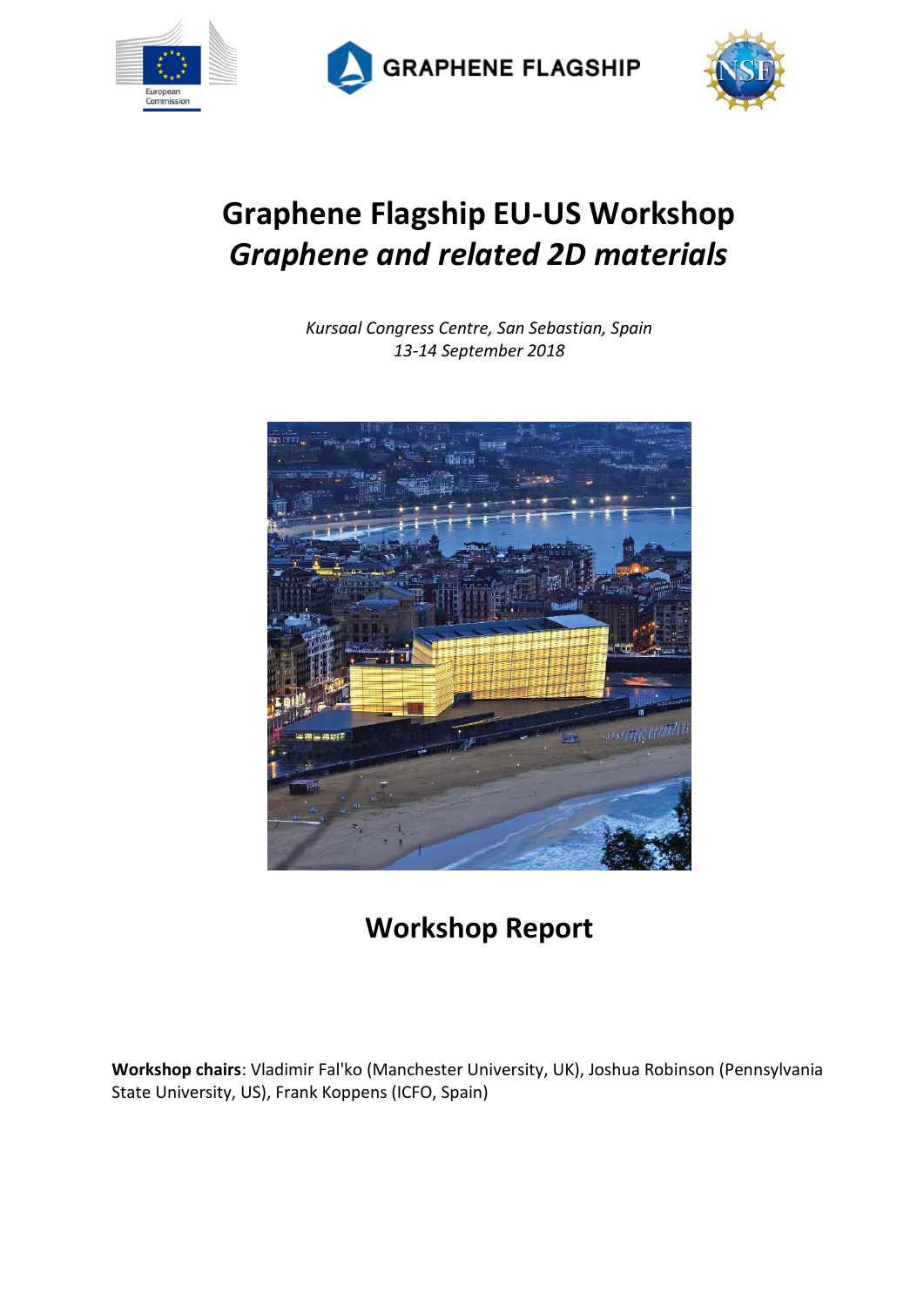





# Content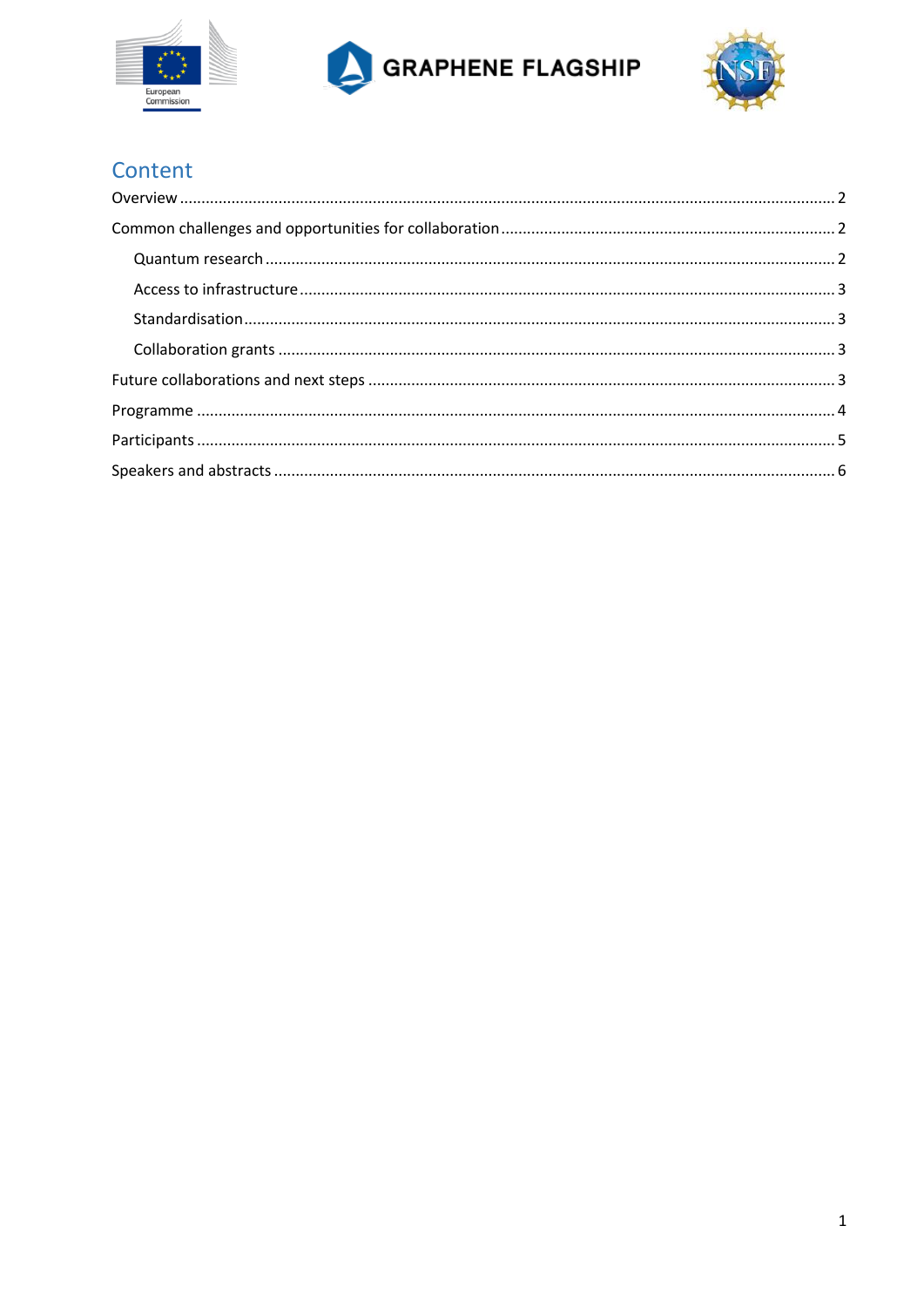





# <span id="page-2-0"></span>**Overview**

The 4<sup>th</sup> Graphene Flagship – US NSF Workshop was held at the Kursaal congress centre, San Sebastian (Spain), during 13-14 September 2018. For the first time, the workshop was organised as a parallel session of the Graphene Week 2018 conference and gathered over 150 attendees.

The workshop provided an open technical forum that brought together leading researchers from the US and Europe to discuss cutting-edge research in 2D materials, their heterostructures and devices based on such materials. The aim was to facilitate scientific exchanges and discuss needs and mechanisms for future collaborations. This was a follow up to the third "US-EU Workshop on 2D Layered Materials and Devices" held on 23-25 October 2017 in Arlington, Virginia (USA).

Co-organized by the European Graphene Flagship project and the National Science Foundation (NSF), the workshop provided a ground for discussing the common challenges and opportunities in area of graphene and 2D materials. The aim of the workshop was to learn about each other's work and to further the strong tradition of collaboration between the US and European Union.

The meeting was co-organised by US and European researchers and was co-chaired by:

- **Professor Joshua Robinson (Pennsylvania State University, US)**
- **Professor Vladimir Fal'ko (Manchester University, UK)**

The workshop gathered **18 speakers** (8 from the United States and 10 from Europe), coming mainly from academic institutions. For details about the scientific content of the presentations, see the *Speakers and Abstracts* section.

This report summarises the main conclusion of the discussions and the envisaged ways for collaborations.

# <span id="page-2-1"></span>Common challenges and opportunities for collaboration

Graphene-research in EU is at the transition between academia and industry as more and more activities are industry-driven. There are about 30 products on the market derived from the Flagship and more are to come in the coming years.

Graphene Flagship is starting the preparation of the Core 3 project and the possibility of collaborations with the US may come up, therefore this should be closely followed in the future.

## Quantum research

<span id="page-2-2"></span>Quantum research can be one common topic for collaborations between EU and US. Quantum science is one of the US priorities and the National Quantum Initiative Act will start in 2019 and last for 10 years. In Europe, Quantum Flagship will be kicked-off at the end of November 2018 and the Graphene Flagship cannot duplicate research that will be performed within the new flagship, therefore Graphene Flagship will reduce its quantum activities. Quantum sensing, information and communication are targeted in the Quantum Flagship; however, quantum engineering is not included in the Quantum Flagship activities, not even in the fundamental activities. Therefore, there will be a lot of possibility available for EU-US collaborations in quantum activities.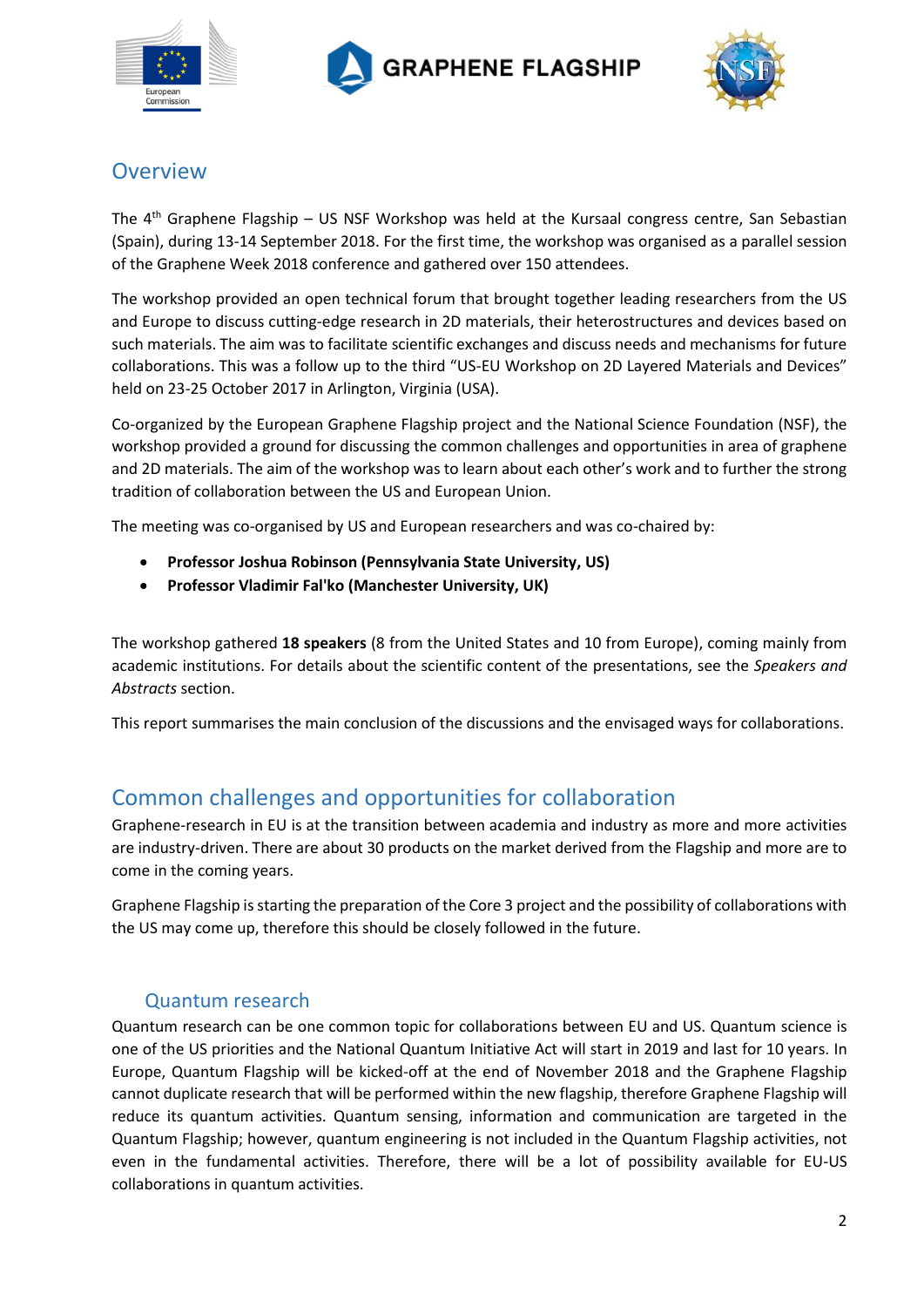







# Access to infrastructure

<span id="page-3-0"></span>Facilitating access to infrastructure dedicated to 2D materials synthesis across the Atlantic would be highly beneficial for researchers as it would allow the best use of available resources and access to complementary expertise and facilities. Unique facilities and centres of competence for the investigation of 2D materials existing in the US or EU have been named as relevant for enhancing transatlantic collaborations.

There are also potential collaborative opportunities with the NSF 2D Materials Innovation Platform based on the 2D Crystal Consortium at Pennsylvania State University (PSU). This is a service centre and so there is need for writing a proposal in order to have access to the facility. At the moment, the facility is open at national level, but it may be envisaged to have it open to international collaborations.

CVD crystal growth facilities are also attracting students from EU in order to be trained.

## Standardisation

<span id="page-3-1"></span>Standardisation of materials produced by different techniques (and suppliers) was identified as a common challenge which is important to solve as to advance towards the industrialisation of graphene and other 2D materials-based products and technologies. Collaboration would be very important as to set common and accepted standards across the Atlantic and even worldwide. Supporting industrial innovation with measurement is therefore an area where there are real opportunities to foster collaborations between the Flagships' efforts in standardization and the US National Institute of Standards and Technology (NIST). A list of materials that currently are being growth can be shared with the EU partners.

# Collaboration grants

<span id="page-3-2"></span>The mobility program for researchers supported by the Graphene Flagship is a very good opportunity to enhance collaboration and provide opportunities for European and US researchers; however, the program is not very utilised. NSF provides also grants for US researchers and there has already been a visitor from Texas coming to perform research in Europe.

# <span id="page-3-3"></span>Future collaborations and next steps

At the end of the meeting, there was clear interest to continue the series of workshops by organising the next workshop again in US in 2019. The format of this year workshop was discussed, and it was concluded that it is a good opportunity to have the workshop embedded in the Graphene Week conference as it benefits young researchers/students who can this way attend the high-level scientific presentations, and it is also a gain of time for the EU and US delegates. This format definitely increases the visibility and impact of the workshop. In two-year time (2020), the EU-US workshop could be again held jointly with the Graphene Week. The format and time may be changed in order to allow more US delegates and conference participants to attend.

There was consensus regarding the next US-EU workshop (2019):

• The workshop should be held jointly with a conference or another event taking place in the US. One envisaged option will be to hold the workshop in spring 2019 (mid-May) jointly with another workshop on graphene that will be open to the EU delegates. Practical arrangements should start soon, and the format of the workshop needs to be discussed.

• Visit of facilities will be also considered for the next year edition.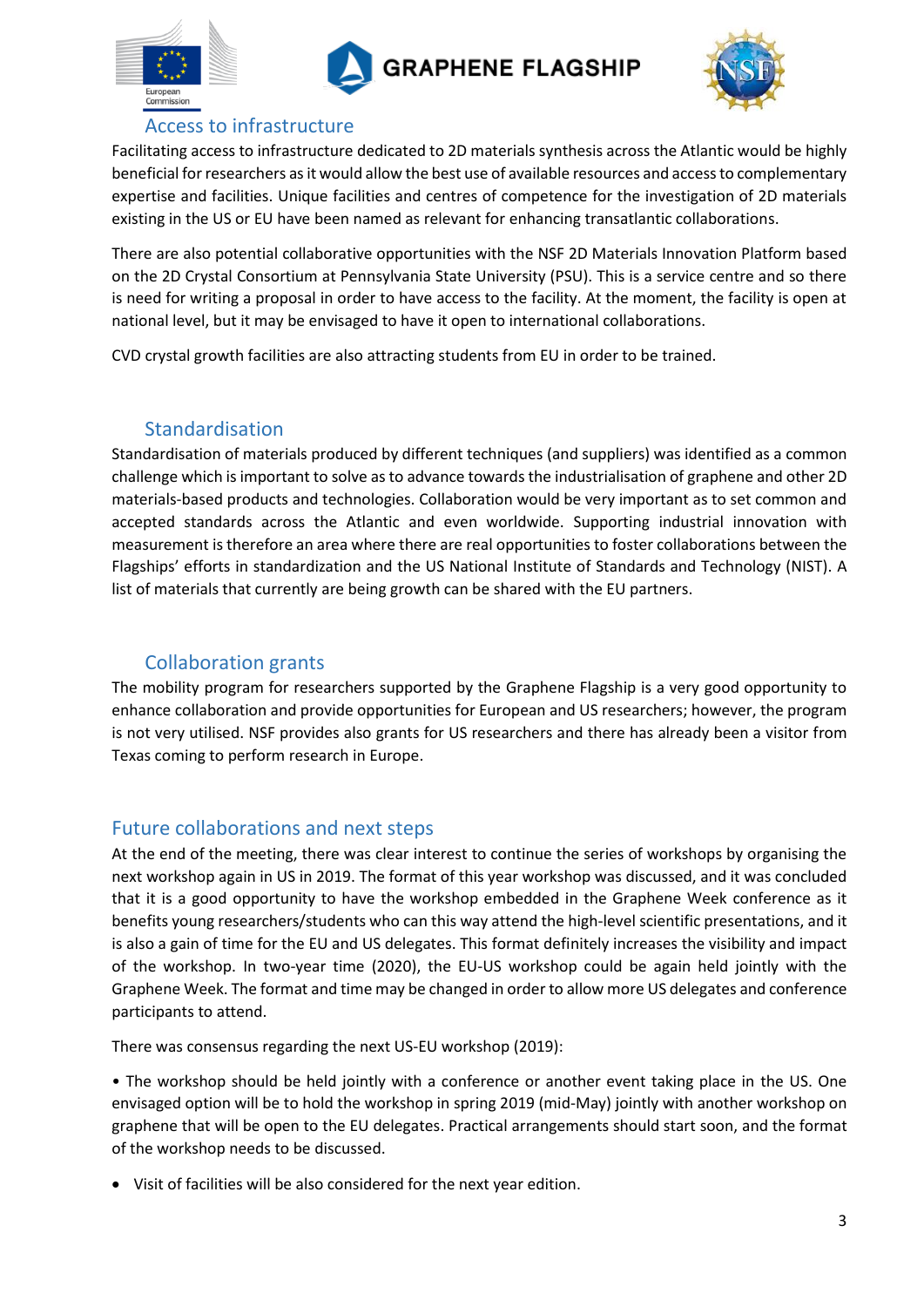





# <span id="page-4-0"></span>Programme

| <b>Time</b> | <b>13 September</b>                           | <b>14 September</b>                          |
|-------------|-----------------------------------------------|----------------------------------------------|
| 10:00       |                                               | Joshua Robinson                              |
|             |                                               | Discovering, Creating, and Exploring Novel   |
|             |                                               | Atomically-Thin Materials and                |
|             |                                               | <b>Heterostructures</b>                      |
| 10:15       |                                               | <b>Marco Polini</b>                          |
|             |                                               | Linear and non-linear hydrodynamic flow in   |
|             |                                               | graphened                                    |
| 10:30       |                                               | <b>Roger Lake</b>                            |
|             |                                               | One dimensional van der Waals materials      |
| 10:45       |                                               | Alexander Tartakovskii                       |
|             |                                               | Resonantly hybridized excitons in moiré      |
|             |                                               | superlattices in van der Waals               |
|             |                                               | heterostructures                             |
| 11:00-11:30 | <b>Coffee break</b>                           | <b>Coffee break</b>                          |
| 11:30       |                                               | <b>Alessandro Tredicucci</b>                 |
|             |                                               | On-chip strain engineering platform for two- |
|             |                                               | dimensional materials                        |
| 11:45       |                                               | <b>Eric Vogel</b>                            |
|             |                                               | Two-dimensional Materials for Vertical       |
|             |                                               | <b>Heterostructures</b>                      |
| 12:00       |                                               | <b>Robert Wallace</b>                        |
|             |                                               | Contact interfaces and transition metal      |
|             |                                               | dielectrics                                  |
| 12:15       |                                               | Peide Ye                                     |
|             |                                               | 1D van der Waals Nanomaterials: Selenium     |
|             |                                               | and Tellurium                                |
| 12:30       |                                               | <b>James Hwang</b>                           |
|             |                                               | Wafer-scale fabrication of MoS2 and PtSe2    |
|             |                                               | <b>MOSFETs</b>                               |
| 12:45       |                                               | <b>Eric Pop</b>                              |
|             |                                               | Electrical, thermal, and unconventional      |
|             |                                               | applications of 2D materials                 |
| 13:15-15:30 | Lunch                                         | Lunch                                        |
| 15:30       | <b>Andrea Ferrari</b>                         |                                              |
|             | Light scattering and emission from layered    |                                              |
|             | materials                                     |                                              |
| 15:45       | Vladimir Fal'ko                               |                                              |
|             | Infrared and THz optics of atomically thin    | <b>Discussion on collaborations</b>          |
|             | films of transition-metal dichalcogenides     | Moderators: Eric Pop, Joshua Robinson and    |
|             | and post-transition metal chalcogenides       | Vladimir Fal'ko                              |
| 16:00       | <b>Marco Romagnoli</b>                        |                                              |
|             | Graphene use in photonics for                 |                                              |
|             | telecommunications                            |                                              |
| 16:15       | <b>Susan Fullerton Shirey</b>                 |                                              |
|             | Using ions to control transport in two-       |                                              |
|             | dimensional materials                         |                                              |
| 16:30-17:00 | <b>Coffee break</b>                           |                                              |
| 17:00       | <b>Thomas Mueller</b>                         |                                              |
|             | Second harmonic generation in strained 2D     |                                              |
|             | semiconductors                                | <b>Farewell Reception</b>                    |
| 17:15       | <b>Roman Gorbachev</b>                        | Topa Sukalderia                              |
|             | Fabrication of the next generation of devices | Calle Aguirre Miramón 7 - Donostia           |
|             |                                               | +34 943 569 143                              |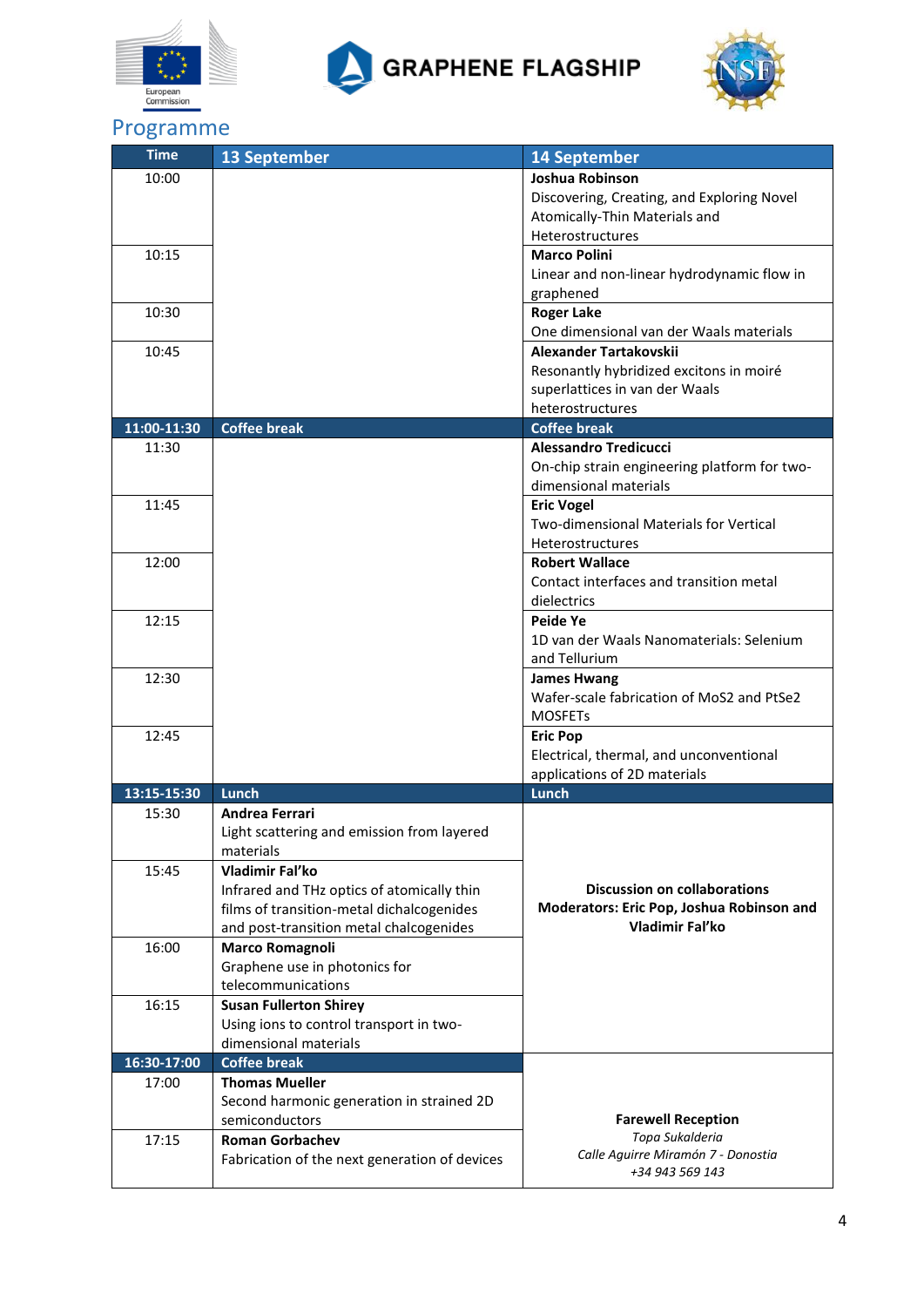





| Commission |                                                                      |                               |
|------------|----------------------------------------------------------------------|-------------------------------|
| 17:30      | Giulio Cerullo                                                       | http://topasukalderia.com/en/ |
|            | Electron cooling and carrier dynamics                                |                               |
| 17:45      | <b>Jurgen Smet</b><br>Ultrafast diffusion and superdense ordering of |                               |
|            | lithium in bilayer graphene                                          |                               |

# <span id="page-5-0"></span>**Participants**

- 1. Andrea Ferrari, Cambridge University, **United Kingdom**
- 2. Marco Romagnoli, CNIT, **Italy**
- **3.** Susan Fullerton, University of Pittsburgh, **United States of America**
- 4. Thomas Mueller, TU Wien, **Germany**
- **5.** Roman Gorbachev, Manchester, **United Kingdom**
- **6.** Giulio Cerullo, Politecnico de Milano, **Italy**
- **7.** Jurgen Smet, MPI Stuttgart, **Germany**
- 8. Joshua Robinson, Pennsylvania State University, **United States of America**
- 9. Marco Polini, ITT, **Italy**
- 10. Roger Lake, University of California Riverside, **United States of America**
- 11. Alexander Tartakovskii, Sheffield, **United Kingdom**
- 12. Alessandro Tredicucci, University of Pisa, **Italy**
- 13. Eric Vogel, Georgia Institute of Technology, **United States of America**
- 14. Robert Wallace, University of Texas at Dallas, **United States of America**
- 15. Peide Ye, Purdue University, **United States of America**
- 16. James Hwang, Lehigh University, **United States of America**
- 17. Vladimir Fal'ko The Manchester University, **United Kingdom**
- 18. Eric Pop, Stanford University, **United States of America**
- 19. Joan Redwing, Pennsylvania State University, **United States of America**
- 20. Angela Height Walker, **United States of America**
- 21. Jari Kinaret, Chalmers University, **Sweden**
- 22. Frank Koppens, ICFO, **Spain**
- 23. Ana-Maria Ciubotaru, ESF, **France**
- 24. Ana Carolina Selvati, ESF, **France**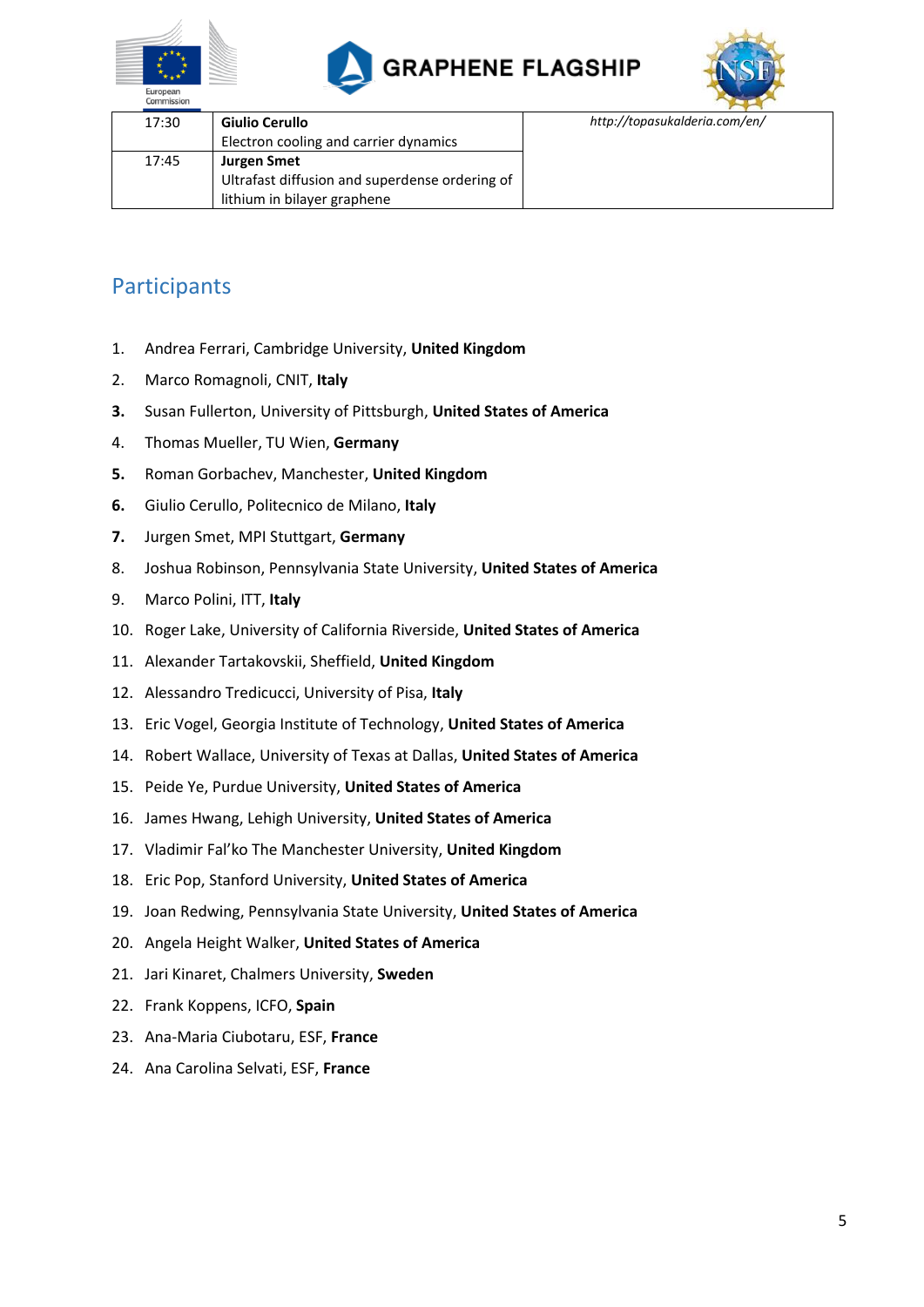





# <span id="page-6-0"></span>Speakers and abstracts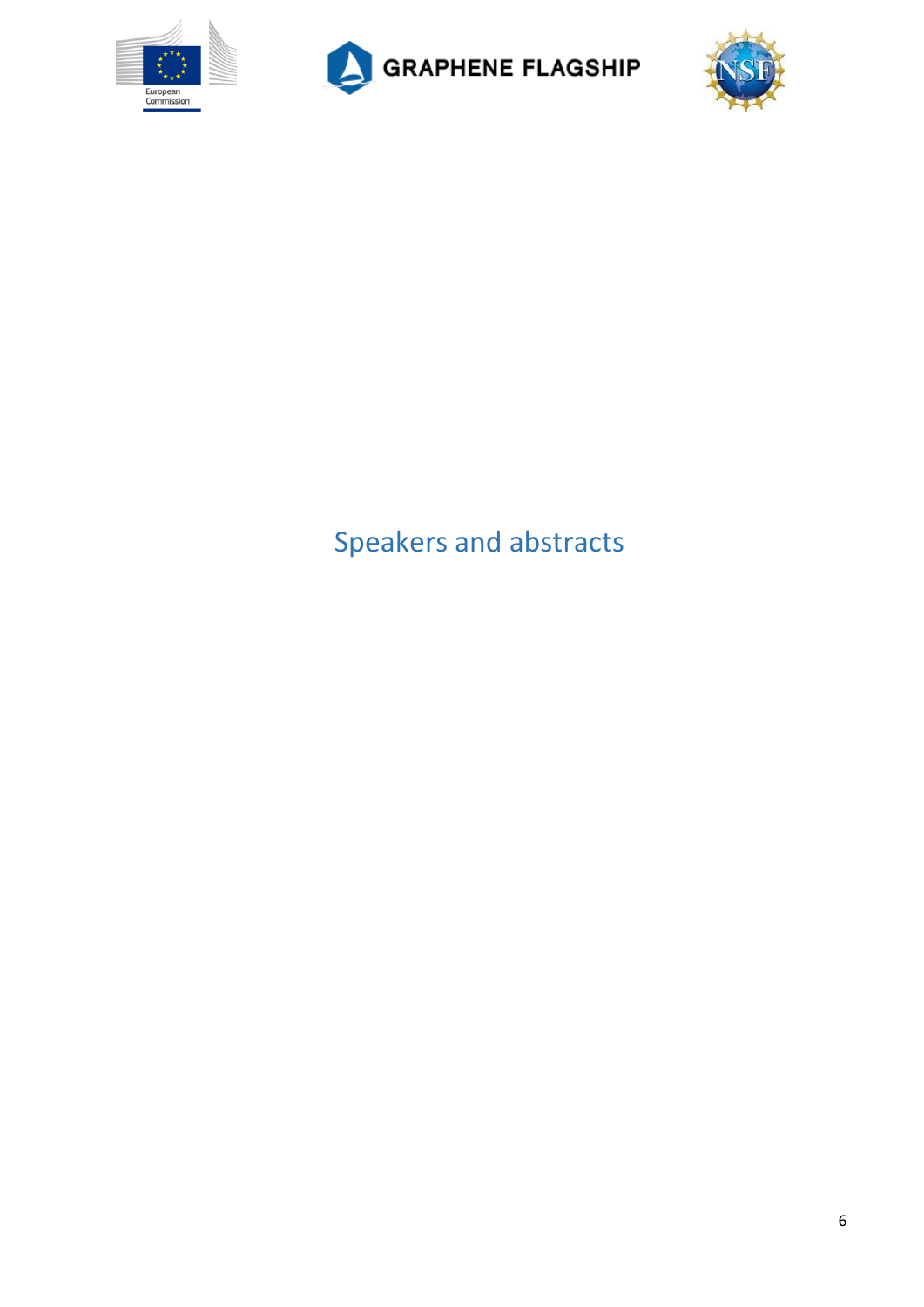





#### **Graphene use in photonics for telecommunications**

#### **Marco Romagnoli**

CNIT – Photonics Networks and Technologies National Laboratory, via Moruzzi 1, 56124 Pisa, Italy

#### **Abstract:**

Graphene is a single atomic layer of carbon atoms with outstanding electrical and optical properties. From the optical point of view graphene is a material that can be operated both in electro-absorption and in the electro-refraction regime. These two regimes depend carrier doping of the material. In the electrorefractive regime there is a change of index of refraction with minimum contribution of the absorption. This indicates that graphene can be a phase modulator. In terms of electrical properties graphene shows an electrical mobility dependent on carrier density largely superior than Si, InP and InGaAs and this property may influence the transparency in high doping regime. The combination of efficient electro-refractive effect and possible low absorption due to the high carrier mobility makes graphene a good candidate for good figure of merit phase modulators of potential importance for optical communications.



Figure. 3D image and cross section of a) – b) graphene double layer modulator on silicon waveguide and, c) – d) split gate photodetector based on photothermal effect

In the electro-absorption regime graphene shows always simultaneous occurrence of absorption and instantaneous phase change, chirp. The chirp plays a role in fiber transmission for short distances as for instance short interconnects commonly used in data centers.

Another unique behaviour of graphene is observed in photodetection. Being a gapless material the photodetection is wavelength independent, ultraphast photodetection has been observed either in the bolometric configuration and in the photothermal effect (PTE) case. PTE effect is attractive because it can be optimized for both high detection speed (>100 GHz) and efficiency. The PTE effect involves hot carriers that reach temperatures sufficient to generate a voltage through the Seebeck effect. These electrons and holes generate a local photovoltage via the Seebeck effect which can be amplified by a voltage amplifier rather than a transimpedance amplifier. This property has advantages in terms of low dark current. In addition, direct voltage detection may overcome issues with the dark current of photovoltaic schemes with bias. On-chip integrated photodetectors with Si photonics have been reported, typically based on metal– graphene–metal structures evanescently coupled to Si waveguides. In these photodetectors, the guided mode enables longer interaction between SLG and the optical waveguide compared with free- space illumination. A PTE graphene photodetector integrated on a Si waveguide with 0.36 A/W responsivity and 40 GHz bandwidth was also demonstrated by placing drain and source asymmetrically with respect to the waveguide core and using a gate to maximize the Seebeck coefficient of the graphene. These results are very promising for next generation datacom and telecom applications.

Reference:

[1] M. Romagnoli et al, Graphene based integrated photonics for next generation datacom and telecom, Nat. Rev. Mat., vol. 3, no. 18, pp. 392 - 414 (2018)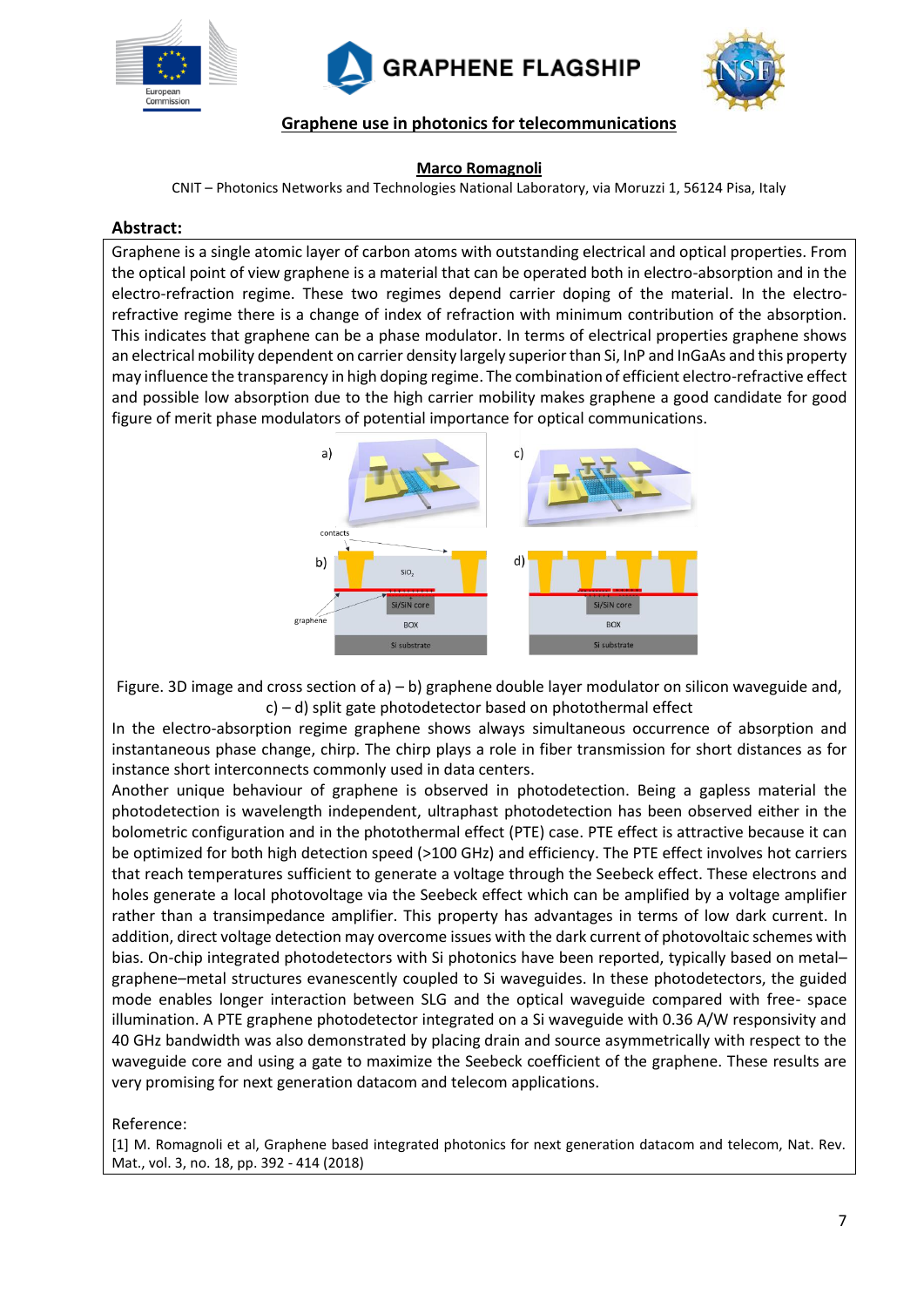





### **Using ions to control transport in two-dimensional materials**

Ke Xu<sup>1</sup>, Jierui Liang<sup>1</sup>, Md Mahbubul Islam<sup>2</sup>, David Guzman<sup>2</sup>, Alan C. Seabaugh<sup>3</sup>, Alejandro Strachan<sup>2</sup>, **Susan Fullerton-Shirey**\*<sup>1</sup>

<sup>1</sup> Department of Chemical and Petroleum Engineering, Department of Electrical and Computer Engineering, U. of Pittsburgh, 15213 Pittsburgh, PA, USA

<sup>2</sup> School of Materials Engineering, Purdue University, West Lafayette, IN, USA

<sup>3</sup> Department of Electrical Engineering, U. of Notre Dame, Notre Dame, IN, USA

#### **Abstract:**

Electric double layer (EDL) gating is a popular tool for exploring transport in two-dimensional (2D) materials. Mobile anions and cations drift through an electrolyte by field-effect to the interface of a semiconducting channel where image charges are induced (Fig. 1a). The approach is powerful because large sheet carrier densities (~1013 - 1014 cm-2) [1] and reconfigurable doping (p-type, n-type, p-n junctions) [2] can be achieved, revealing exciting new physics (e.g., spin-polarization [3] current induced electroluminescence [4], and superconductivity [5].) Although the EDL gating approach provides exceptional gate control and reconfigurability, multiple limitations of commonly used electrolytes prevent their transition from a tool for studying basic transport properties to an active device component. One limitation relates to the physical properties of the electrolytes – ionic liquids and soft polymers are often used which have poor mechanical properties and are deposited as thick films (i.e., many microns). Another limitation relates to speed – for some electronic device applications, EDL formation/dissolution must occur on pico- to nanosecond timescales. We are addressing the drawbacks to the physical properties of commonly used electrolytes by developing a solid-state, monolayer electrolyte – a single molecular layer of an ionically conductive material that can be deposited as an ordered array on 2D crystals [6] (Fig. 1b). Reversible ionic doping on graphene, MoS2 and WSe2 field-effect transistors (FETs) has been demonstrated using the monolayer electrolyte. We are also addressing speed by measuring and modeling the EDL dynamics in a commonly used solid polymer electrolyte based on polyethylene oxide (PEO). From the experiments, we show that the field strength can be increased by applying voltage pulses to the system; these pulses are long enough to drive EDL formation, but short enough to avoid electrochemistry. From the modeling, we learn that EDL dynamics can occur on fast (pico- to nanosecond) timescales if the field strength is sufficiently high (V/nm). EDL formation dynamics from both modeling and experiment show that the timescale for EDL formation can be tuned by 109 by adjusting the field strength by 103 (Fig. 1c).



Figure 1: (a) Schematic of electric double layer (EDL)-gated FET. Negative topgate bias (VG) drives anions to the surface of the semiconductor inducing p-type doping. (b) Schematic of monolayer electrolyte doping a graphene FET, and the two possible states. (c) Sheet density versus time showing the time-dependence of EDL formation in response to three different electric field strengths: 1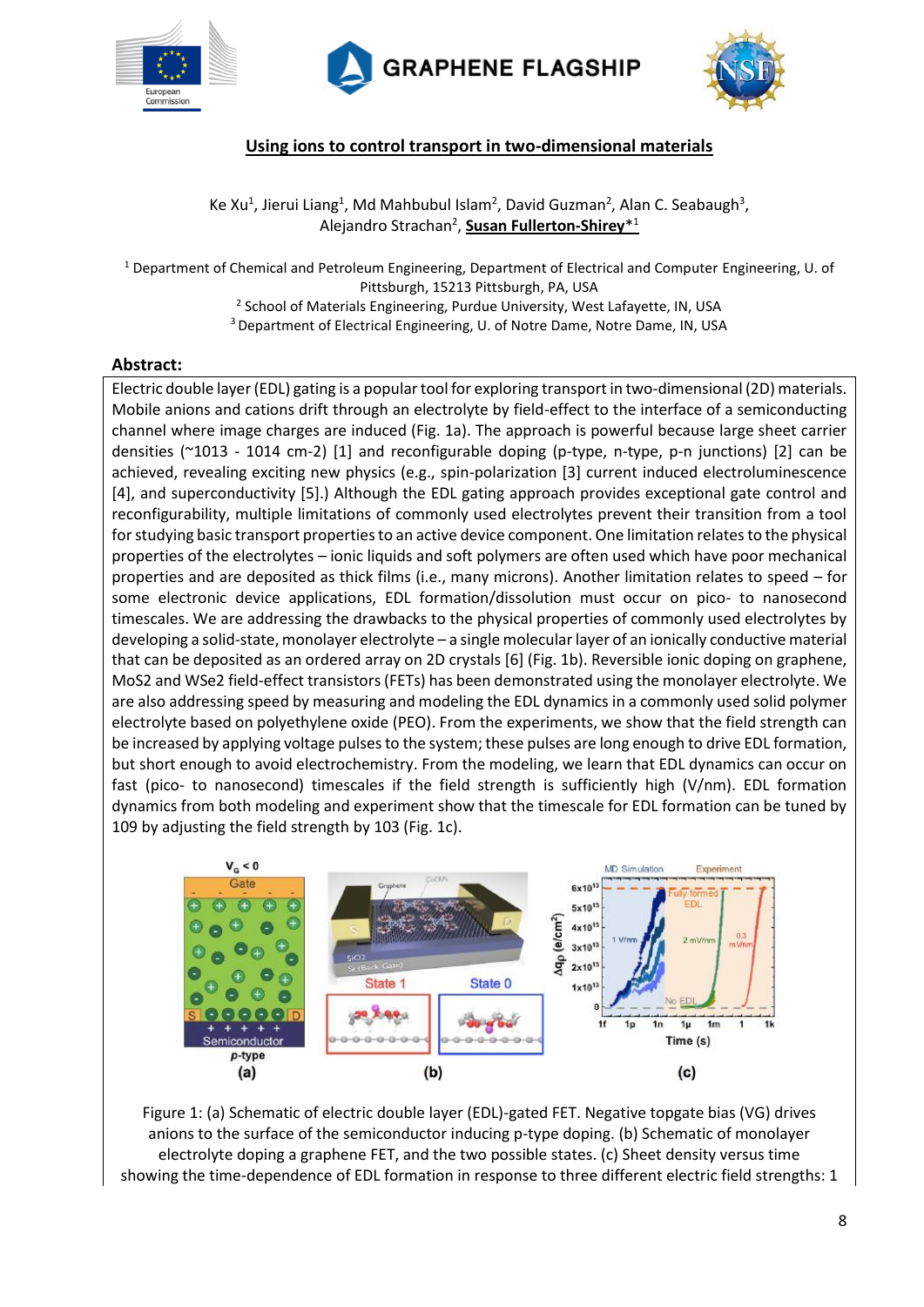





V/nm in MD simulation, 2 mV/nm pulsed voltage (experiment) 0.3 mV/nm continuous (experiment).

References:

[1] D.K. Efetov and P. Kim, Phys. Rev. Lett. 2010, 105 (25). [2] H. Xu et al., ACS Nano 2015, 9 (5), 4900. [3] H.T. Yuan, et al., Nature Phys. 2013, 9 (9), 563-569. [4] Y.J. Zhang, et al., Science 2014, 344 (6185), 725. [5] W. Shi, et al., Scientific Reports 2015, 5. [6] K. Xu et al., ACS Nano 2017, 11, 5453.

Acknowledgement: This work was supported by the Center for Low Energy Systems Technology (LEAST), one of six SRC STARnet Centers.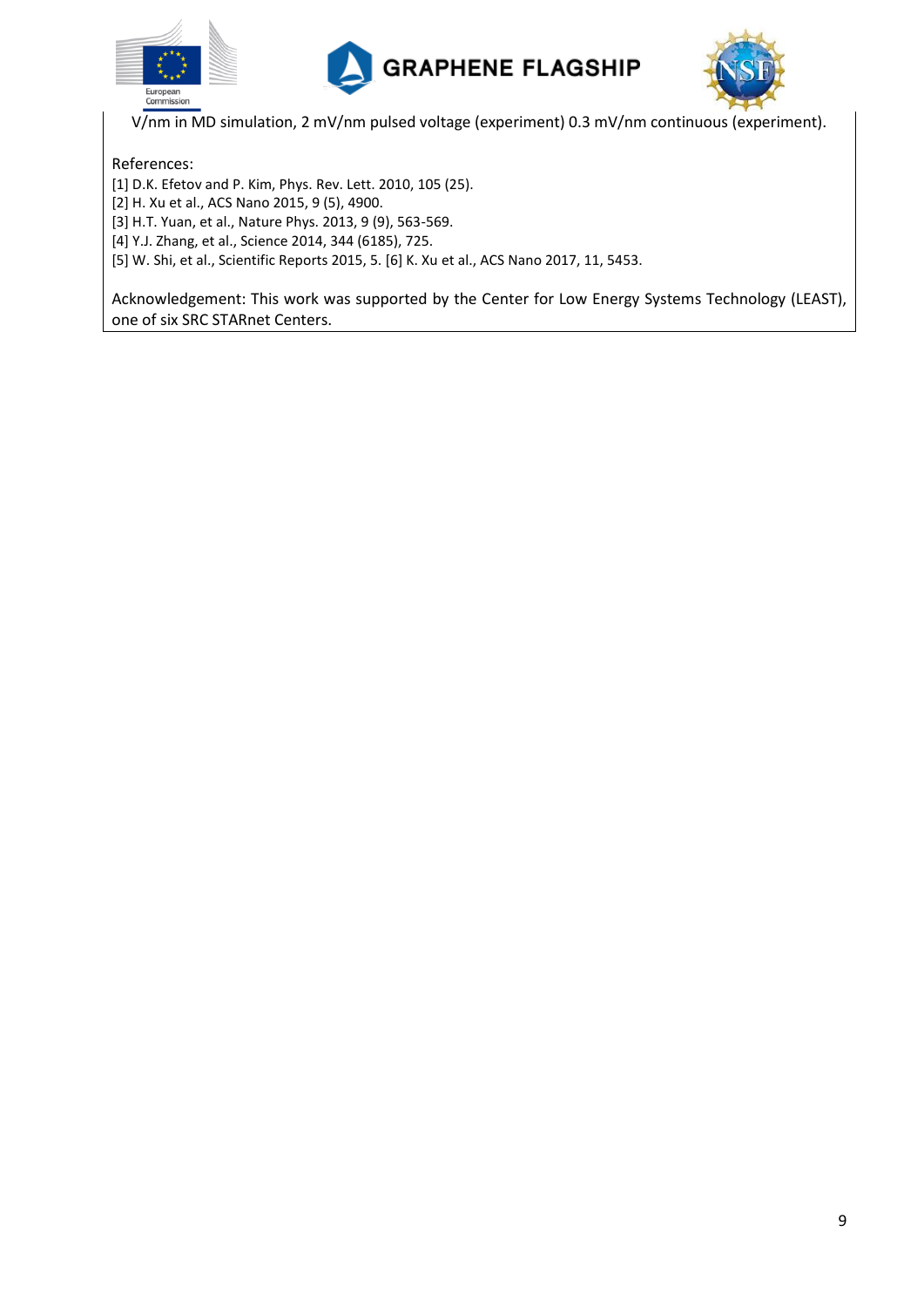





**Second harmonic generation in strained 2D semiconductors**

#### L. Mennel<sup>1</sup>, M.M. Furchi<sup>1</sup>, S. Wachter<sup>1</sup>, M. Paur<sup>1</sup>, D.K. Polyushkin<sup>1</sup>, T. Mueller<sup>1</sup>

<sup>1</sup>Vienna University of Technology, Gußhausstr. 27-29, 1040 Vienna, Austria

#### **Abstract:**

Strain engineering is widely used in material science to tune the (opto-)electronic properties of materials and enhance the performance of devices. Two-dimensional atomic crystals are a versatile playground to study the influence of strain, as they can sustain very large deformations without breaking. Various optical techniques have been employed to probe strain in two-dimensional materials, including Raman and photoluminescence spectroscopy. Here we demonstrate that optical second harmonic generation constitutes an even more powerful technique, as it allows extraction of the full strain tensor with a spatial resolution below the optical diffraction limit [1]. Our method is based on the strain-induced modification of the nonlinear susceptibility tensor due to a photoelastic effect. Using a three-point bending technique, we determine the photoelastic tensor elements of four different transition metal dichalcogenide monolayers: MoS2, MoSe2, WS2 and WSe2. Once identified, these parameters allow us to spatially image the two-dimensional strain field in an inhomogeneously strained sample.

References:

[1] L. Mennel et al., Nature Communications 9, 516 (2018)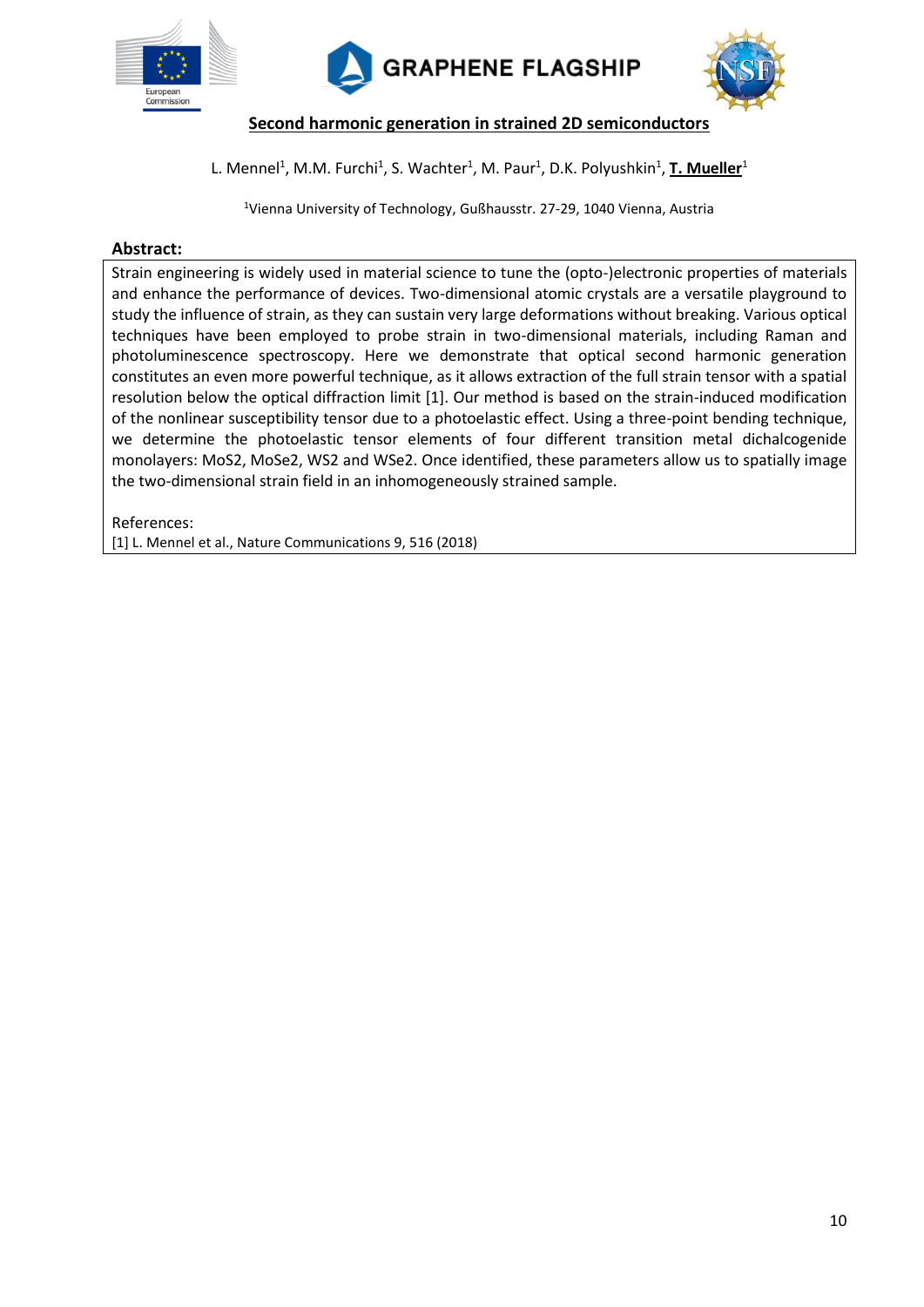





## **Gate tuning of the ultrafast carrier dynamics in single-layer graphene**

E.A.A. Pogna<sup>1</sup>, O. Balci<sup>2</sup>, M. Guizzardi<sup>1</sup>, A. Tomadin<sup>3</sup>, G. Soavi<sup>2</sup>, M. Polini<sup>3</sup>, A.C. Ferrari<sup>2</sup> and **G. Cerullo**<sup>1</sup>

<sup>1</sup> Physics Dept., Politecnico di Milano, Piazza L. da Vinci 32, 20133, Milan, Italy <sup>2</sup> Cambridge Graphene Centre, University of Cambridge, Cambridge CB3 0FA, United Kingdom 3 Istituto Italiano di Tecnologia, Graphene Labs, Genova, Italy

#### **Abstract:**

The ultrafast carrier dynamics in single-layer graphene (SLG) is of key importance for its applications to optoelectronic devices, such as photodetectors, saturable absorbers and modulators [1]. Absorption of a photon of energy  $\hbar\omega$  in SLG promotes an electron from an energy - $\hbar\omega/2$  in the valence band to an energy  $\hbar\omega/2$  in the conduction band. This strongly non-equilibrium distribution thermalizes by electron-electron scattering ( $\tau \approx$ 10-20 fs) to a hot Fermi-Dirac (FD) distribution, which in turn equilibrates with the cold lattice via interaction with the strongly-coupled optical phonons (SCOPs,  $\tau \approx 200$ -300 fs) followed by defect-mediated scattering with acoustic phonons ( $\tau \approx 1$ -2 ps).

In this work we study the doping level dependence of carrier relaxation dynamics in SLG. We perform femtosecond pump-probe spectroscopy on a large area CVD SLG sample (p-doped,  $E_F = -0.2$  eV) gated with an ionic liquid, according to the configuration shown in Fig. 1(a). This device allows changing EF from -0.8 to +0.5 eV with a comparatively low gate voltage ( $V_g = \pm 1.2$  eV). Figure 1(b) shows the differential transmission ( $\Delta T/T$ ) signal at zero pump-probe delay as a function of Vg, following excitation at  $\omega_{\text{pu}} = 0.8$ eV for various probe photon energies  $\omega_{\text{pr}}$ . We observe dramatic changes of the amplitude, sign and dynamics of the signal with  $V_g$ . For  $V_g = 0$ , we measure for all probe photon energies a positive  $\Delta T/T$ , due to Pauli blocking of the interband absorption. For negative values of  $V_g$  the sample becomes increasingly p-doped until, for  $|E_F| > \hbar \omega_{\text{or}}/2$ , the signal becomes a photoinduced absorption ( $\Delta T/T$  <0). This change in sign can be understood considering that, for such values of EF, the absorption of unpumped graphene is blocked as there are no available electrons in the valence band; the pump creates a hot FD distribution thus

making some valence band electrons available for absorption by the probe. The cooling dynamics also strongly depends on  $V_{g}$ , with the SCOP channel blocked when  $|E_{F}|$  approaches  $\hbar\omega_{pu}/2$ . These results have important implications for the application of SLG to non-equilibrium optoelectronic devices.



Figure 1: (a) scheme of the SLG device gated with ionic liquid; (b)  $\Delta T/T$  dynamics at zero pump-probe delay following excitation at  $\omega_{\text{pu}}$  = 0.8 eV, for probe photon energies  $\omega$ pr = 0.75 eV (brown), 0.88 eV (red), 1 eV (blue), 1.13 eV (light blue) and 1.24 eV (green).

References:

[1] F. Bonaccorso et al., Nat. Photon. 4, 611–622 (2010).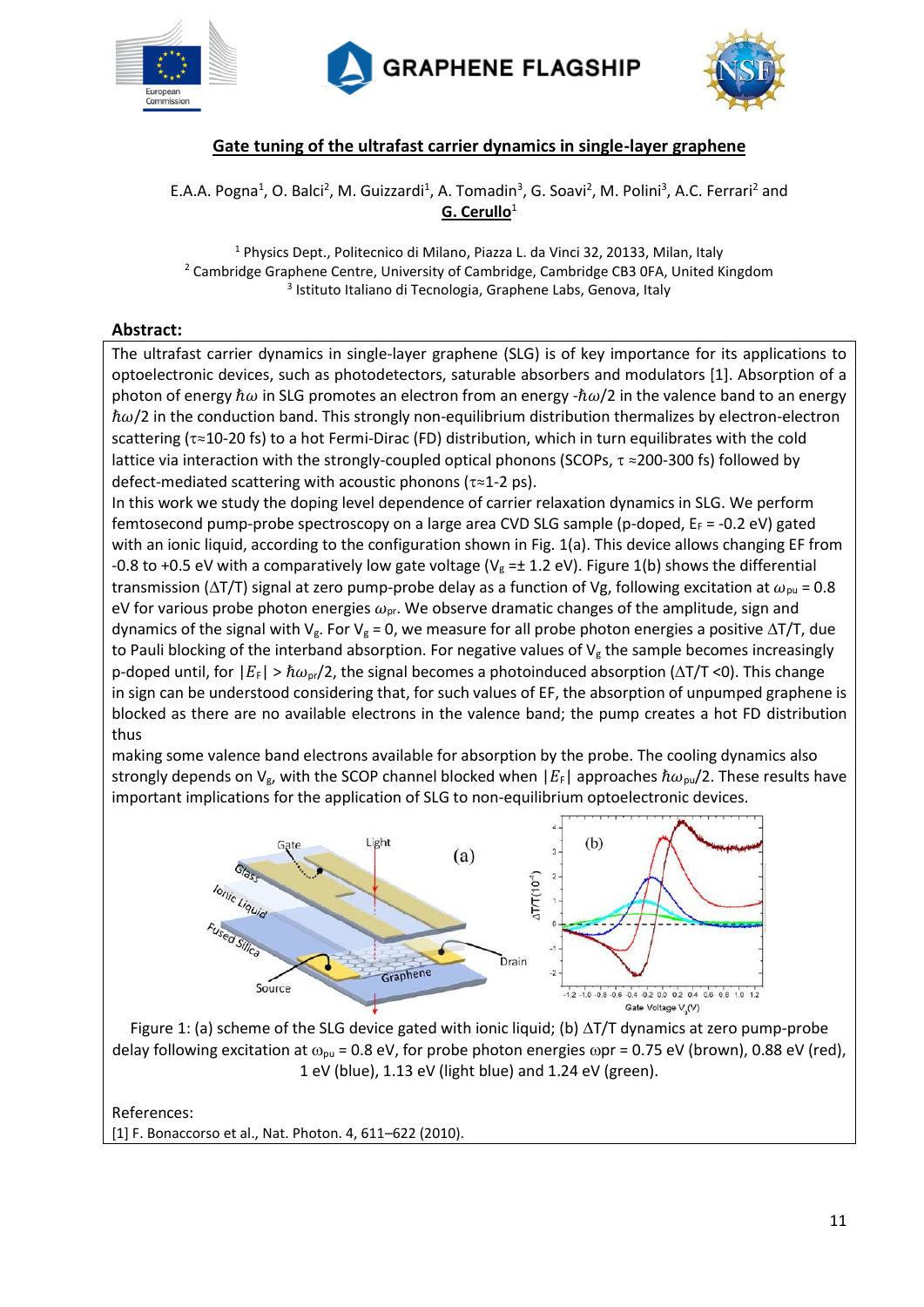





#### **Ultrafast diffusion and superdense ordering of lithium in bilayer graphene**

**J. Smet**<sup>1</sup>, M. Kühne<sup>1</sup>, S. Fecher<sup>1</sup>, F. Paolucci<sup>1</sup>, J. Popovic<sup>1</sup>, P.M. Ostrovsky<sup>1</sup>, D. Samuelis<sup>1</sup>, J. Maier<sup>1</sup>, F. Börrnert<sup>2</sup>, J. Biskupek<sup>2</sup>, U. Kaiser<sup>2</sup>, M. Ghorbani-Asl<sup>3</sup>, A.V. Krasheninnikov<sup>3</sup>

<sup>1</sup>Max Planck Institute for Solid State Research, D-70569 Stuttgart, Germany <sup>2</sup>Materialwissenschaftliche Elektronenmikroskopie, Universität Ulm, D-89081 Ulm, Germany 3 Institute of Ion Beam Physics and Materials Research, Helmholtz-Zentrum Dresden Rossendorf, D-01328 Dresden, Germany

#### **Abstract:**

Solids that simultaneously conduct electrons and ions are key elements for the mass transfer and storage required in battery electrodes. Single-phase materials with a high electronic and high ionic conductivity at room temperature are hard to come by, and therefore multiphase systems with separate ion and electron channels have been put forward instead. Here we report on bilayer graphene as a single-phase mixed conductor and demonstrate the diffusion of lithium faster than in graphite and even surpassing the diffusion of sodium chloride in liquid water [1]. To measure diffusion of lithium, we have developed an onchip electro-chemical cell architecture in which the redox reaction, that forces lithium intercalation, is localized at a protrusion of the device only. This geometry offers a well-defined one-dimensional diffusion front so the 2D material can be operated as a true single-phase mixed conductor. It also leaves the bilayer unperturbed from the electrolyte during operation. Time-dependent Hall measurements across spatially displaced Hall probes enable to monitor the in-plane diffusion kinetics within the single van der Waals gap. The intercalation is reversible.

The device concept with a perimetrical galvanic cell is transferrable to other 2D materials and the immediate accessibility of the surface offers the possibility of deploying local probe and techniques to study the local kinetics and ordering of an intercalate otherwise hidden underneath the electrolyte. Here, we have chosen to perform transmission electron microscopy [2] even though probing light elements such as lithium ions and carbon atoms is severely hampered by their low scattering cross section for impinging electrons and their susceptibility to knock-on damage. Working at low acceleration voltage becomes crucial but demands the use of spherical and chromatic aberration correctors to maintain true atomic resolution. We achieve true atomic resolution and contrary to expectation, observe the formation of a high density, multi-layered crystalline phase of lithium in between the graphene sheets. The associated storage capacity exceeds by far the densest configuration realized in bulk graphitic carbon under similar conditions.

#### References

[1] M. Kühne, F. Paolucci, J. Popovic, P.M. Ostrovsky, J. Maier, J.H. Smet, Nature Nanotechnology, 12, 895, (2017). [2] M. Kühne, F. Börrnert, S. Fecher, M. Ghorbani-Asl, J. Biskupek, D. Samuelis, A. Krasehninnikov, U. Kaiser, J.H. Smet, Reversible superdense ordering of lithium between two graphene sheets, submitted.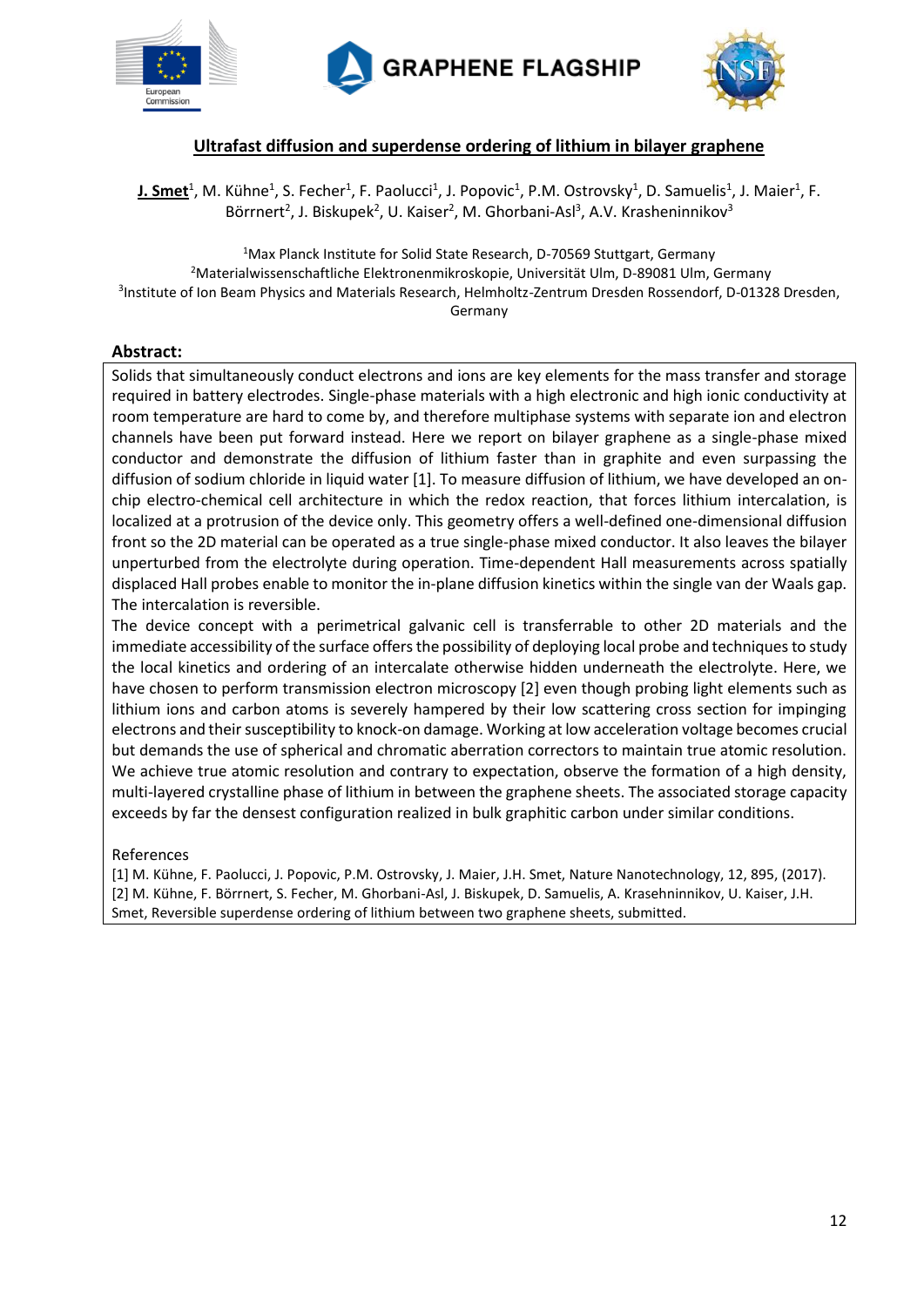





#### **Discovering, Creating, and Exploring Novel Atomically-Thin Materials and Heterostructures**

#### **Joshua A. Robinson**<sup>1</sup>

<sup>1</sup> Department of Materials Science & Engineering; The Center for 2D and Layered Materials; The Center for Atomically Thin Multifunctional Coatings; and The 2D Crystal Consortium; The Pennsylvania State University, University Park, PA 16802

#### **Abstract:**

The last decade has seen an exponential growth in the science and technology of two-dimensional materials. Beyond graphene, there is a huge variety of layered materials that range in properties from insulating to superconducting. Furthermore, heterogeneous stacking of 2D materials also allows for additional "dimensionality" for band structure engineering. In this talk, I will discuss recent breakthroughs in two-dimensional atomic layer synthesis and properties [1-7], including novel 2D heterostructures [1,3,4,5] and realization of unique 2D allotropes of 3D materials (e.g. 2D-GaN and Ga2O3) [6]. Our recent works demonstrate that the properties and doping of 2D materials, especially synthetic 2D materials, are extremely sensitive to the substrate choice. I will discuss substrate impact on 2D layer growth and properties, doping of 2D materials, selective area synthesis of 2D materials, and 2D nitrides beyond hBN. Our work and the work of our collaborators has led to a better understanding of how substrate not only impacts 2D crystal quality, but also doping efficiency in 2D materials, and stabilization of nitrides at their quantum limit.



Fig.1: Examples of (a) wafer‐scale WSe2, (b,c) 2D heterostructures, and (d) 2D‐Gallium Nitride.

#### References:

[1] Growing Vertical in the Flatland; ACS Nano, 2016, 10 (1), pp 42-45

[2] Selective-area growth and controlled substrate coupling of transition metal dichalcogenides; 2D Materials; 4; 2; 25083

[3] Deconvoluting the Photonic and Electronic Response of 2D Materials: The Case of MoS2, Scientific Reports 7, Article number: 16938

[4] Properties of synthetic epitaxial graphene/molybdenum disulfide lateral heterostructures, Carbon (125), Pages 551-556

[5] Resonant Tunnel Diodes Built from Atomically Thin Materials; Nat. Commun. 6:7311, doi:10.1038/ncomms8311 (2015)

[6] Two-dimensional gallium nitride realized via graphene encapsulation; Nature Materials (1166–1171)

[7] Recent Advances in Two-Dimensional Materials Beyond Graphene; ACS Nano, 2015, 9 (12), pp 11509–11539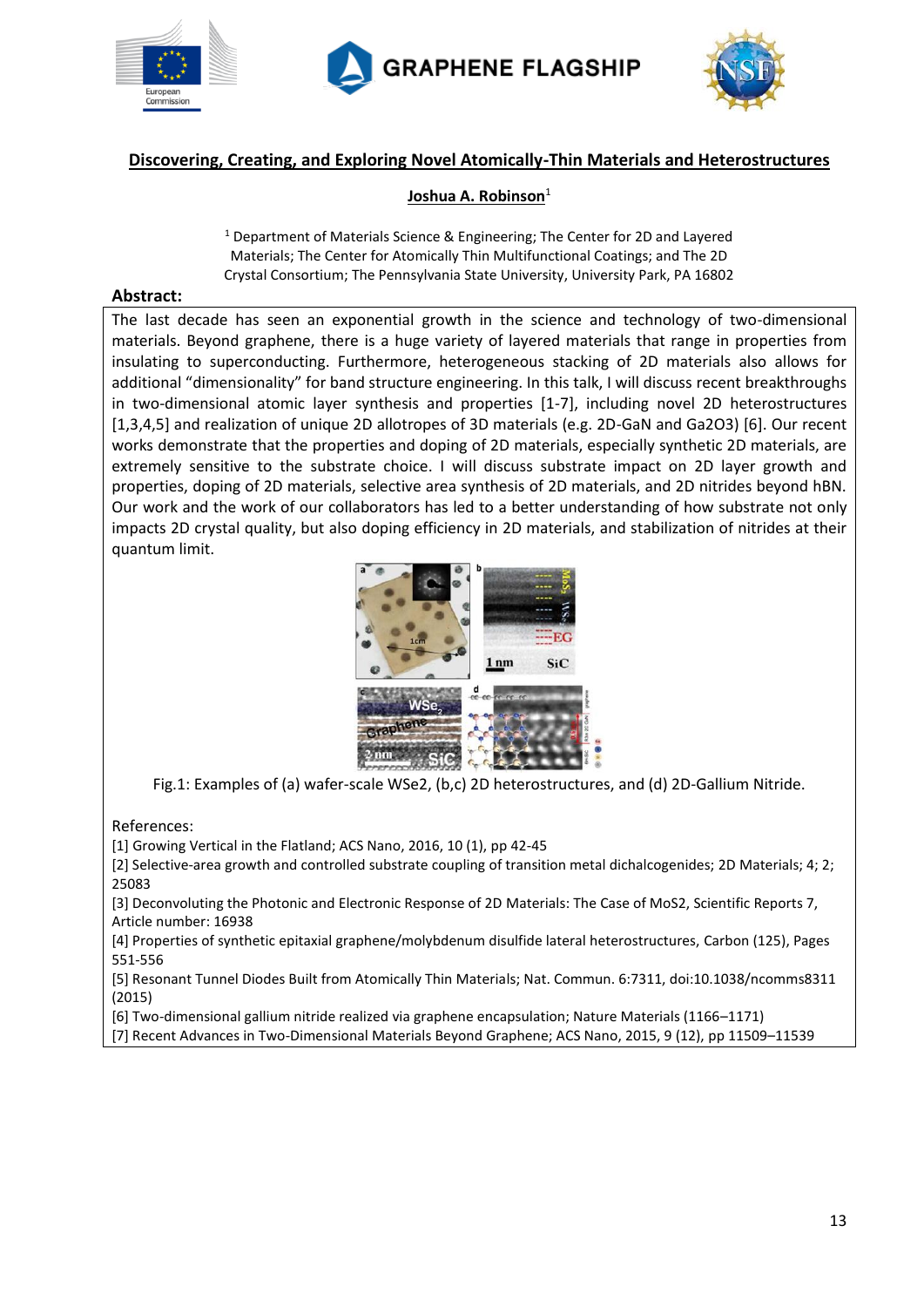





**One Dimensional van der Waals Materials**

Roger K. Lake <sup>1</sup>, Bishwajit Debnath<sup>1</sup>, Sinisa Coh<sup>1</sup>, Tina T. Salguero <sup>2</sup>, Alexander A. Balandin<sup>1</sup> <sup>1</sup>University of California-Riverside, Riverside, CA 92521 <sup>2</sup>University of Georgia, Athens GA 30602

#### **Abstract:**

While a massive world-wide effort has been directed at two-dimensional (2D) layered materials over the last 10 years, one-dimensional (1D) bundled materials have received considerably less attention. Similar to the 2D layered materials with covalently bonded layers separated by van der Waals (vdW) gaps, the 1D materials consist of covalently bonded one-dimensional wires with van der Waals gaps between the wires. Do to their lower dimensionality, these 1D van der Waals materials are more susceptible to instabilities such as charge density wave (CDW) transitions and metal-insulator transitions that can be exploited for switching or storage. The CDW phase also exhibits the sliding-CDW transition triggered by small electric fields. Data mining has identified 487 1D materials with bandgaps ranging from metallic to 6 eV [1]. Because of their single-crystalline structure and self-passivated side-walls, nanowires (NWs) of the 1D vdW crystal TaSe3 were demonstrated to have a more than an order of-magnitude higher breakdown current density than Cu [2]. Thus, the 1D vdW materials can provide both functional devices and interconnects. The same transition metal (M) chalcogenide (X) material systems that result in the MX2 2D-layered materials also form the MX3 1D-bundled materials. Similar to the 2D materials, the number of polymorphs can be large. An illustrative example is NbS3. It was previously known to crystallize in four forms: types I, II, III, and a high-pressure phase. Very recently, two new stable polymorphs of NbS3 designated as phases IV and phase V were demonstrated [3]. The positions of the Nb atoms established by X-ray diffraction of the phase IV polymorph show dimerization (a CDW) along the chain direction. In the phase V polymorph, the Nb atoms are equally spaced. Density functional theory calculations of these two new phases have been carried out by our group. At the PBE level of theory, the dimerized phase I and IV structures show an energy gap at the Fermi level of ~0.2 eV, whereas the phase V structure, that lacks dimerization, is metallic with bands crossing the Fermi level. The calculated energy-momentum relation of phases I, IV, and V are shown in Fig. 1 along with the TEM images showing the atomic spacings. This demonstrates how small changes in the arrangement of the atoms have a dramatic effect on the electronic properties.



Fig. 1. Calculated energy momentum relations for NbS3 phases I (a), IV (b) and V (c). TEM images are inset in (b) and (c) that show the atomic distances [3]. The dimerization is apparent in NbS3-IV.

This talk will describe our theoretical work analysing the energetics, electronic structures, vibrational modes, and energy level alignments of a family of these metallic, semiconducting, and strongly correlated 1D materials.

Acknowledgements: This work was supported in part by the National Science Foundation under Award EFRI-1433395. This work used the Extreme Science and Engineering Discovery Environment (XSEDE) which is supported by National Science Foundation Grant No. ACI-1548562 and allocation ID TG-DMR130081.

References:

[1] G. Cheon et al., Nano Lett. 17, 1915 (2017). [2] M. A. Stolyarov et al., Nanoscale, 8, 15774 (2016). [3] M. A. Bloodgood et al., APL Materials, 6, 026602 (2018).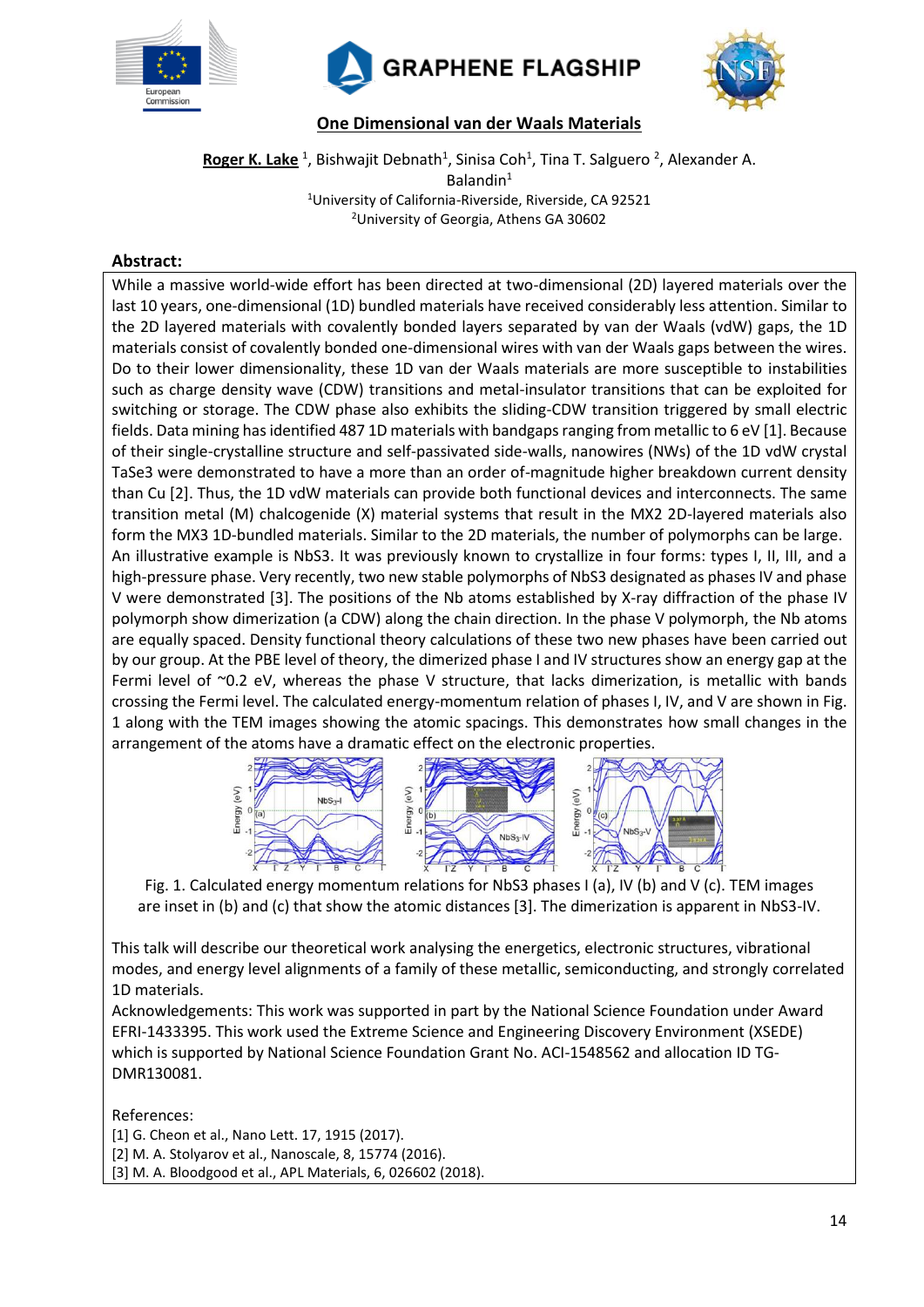





### **Resonantly hybridized excitons in moiré superlattices in van der Waals heterostructures**

#### **Alexander I. Tartakovskii**

Department of Physics and Astronomy, University of Sheffield, UK

#### **Abstract:**

Atomically-thin layers of two-dimensional materials can be assembled in vertical stacks held together by relatively weak van der Waals forces, allowing for coupling between monolayer crystals with incommensurate lattices and arbitrary mutual rotation [1]. A profound consequence of using these new degrees of freedom is the emergence of an overarching periodicity in the local atomic registry of the constituent crystal structures, known as a moiré superlattice. Its presence in graphene/hexagonal boron nitride structures led to observation of the electronic minibands resulting in the Hofstadter butterfly spectra [2], whereas its effect enhanced by the interlayer resonant conditions in twisted graphene bilayers has been shown to produce van Hove singularities [3], recently culminating in the discovery of the intriguing superconductor-insulator transition at magic twist angles [4]. Here, we demonstrate that in semiconducting heterostructures built of incommensurate MoSe<sub>2</sub> and WS<sub>2</sub> monolayers excitonic bands can hybridize, which results in the resonant enhancement of the moiré superlattice effects. MoSe<sub>2</sub> and WS<sub>2</sub> are specifically chosen for the near degeneracy of their conduction band edges to promote the hybridization of intra- and interlayer excitons, which manifests in a pronounced exciton energy shift as a periodic function of the interlayer rotation angle. This occurs as hybridized excitons ( $hX$ ) are formed by holes residing in MoSe<sub>2</sub> bound to a twist-dependent superposition of electron states in the adjacent monolayers. For heterostructures with almost aligned pairs of monolayer crystals, the resonant mixing of the electron states leads to amplified effects of the heterostructure's geometrical moiré pattern on the hX dispersion. Our findings pave the way to creation of the new states of matter, the topological excitons [5], and underpin novel strategies for band-structure engineering in semiconductor devices based on van der Waals heterostructures [6].

References:

[1] Geim, A. K. & Grigorieva, I. V. Nature 499, 419 (2013).

[2] Dean, C. R. et al. Nature 497, 598 (2013); Hunt, B. et al. Science 340, 1427 (2013); Mishchenko, A. et al. Nature Nanotechnology 9, 808 (2014).

[3] Li, G. et al. Nature Physics 6, 109 (2010).

[4] Cao, Y. et al. Nature 556, 43 (2018).

[5] Wu, F., Lovorn, T. & Macdonald, A. H. Physical Review Letters 118 (2017).

[6] Yu, H., Liu, G.-B. B., Tang, J., Xu, X. & Yao, W. Science Advances 3, e1701696 (2017).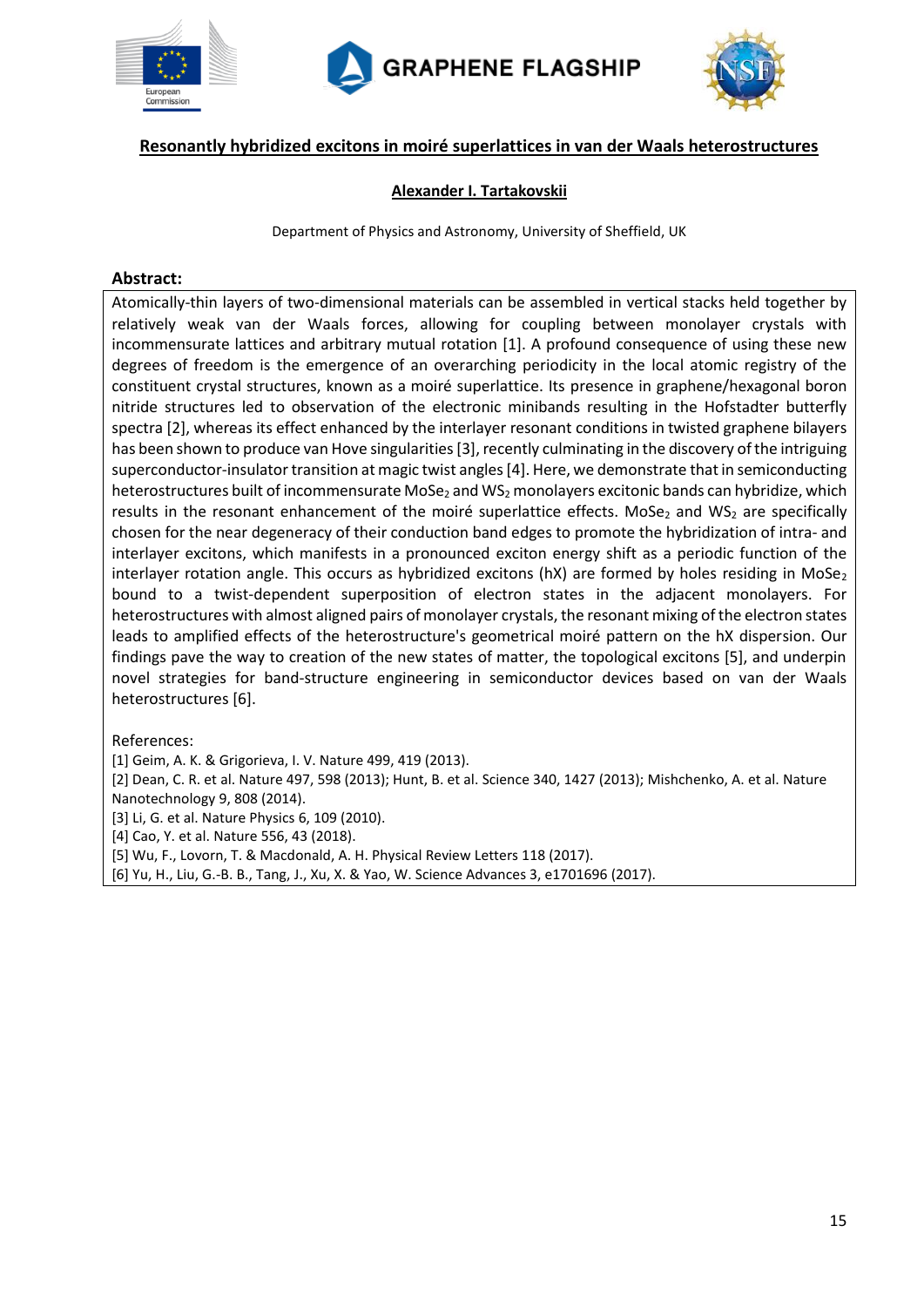





**On-chip strain engineering platform for two-dimensional materials**

F. Colangelo<sup>1,2</sup>, A. Pitanti<sup>1</sup>, A. Morandi<sup>1,6</sup>, V. Miseikis<sup>3,4,5</sup>, Filippo Fabbri<sup>3,4</sup>, Stiven Forti<sup>3,4</sup>, C. Coletti<sup>3,4</sup>, P. Pingue<sup>1</sup>, D. Pisignano<sup>1,6</sup>, F. Beltram<sup>1</sup>, A. Tredicucci<sup>1,2,6</sup> and S. Roddaro<sup>1,6</sup>

<sup>1</sup>NEST, Scuola Normale Superiore and CNR Istituto Nanoscienze, Pisa, Italy 2 Fondazione Bruno Kessler (FBK), Povo, Italy <sup>3</sup>Center for Nanotechnology Innovation @NEST, Istituto Italiano di Tecnologia, Pisa, Italy <sup>4</sup>Graphene Labs, Istituto Italiano di Tecnologia, Genova, Italy <sup>5</sup>Consorzio Nazionale Interuniversitario per le Telecomunicazioni (CNIT), Pisa, Italy <sup>6</sup>Dipartimento di Fisica, Università di Pisa and CNR Istituto Nanoscienze, Pisa, Italy

#### **Abstract:**

The control of strain in two-dimensional materials opens exciting perspectives for the engineering of their electronic properties1,2. The investigation of custom strain profiles, however, requires a high design flexibility, which has been hardly achieved so far by available experimental techniques. Furthermore, practical implementations in actual devices need to be compatible with the employed electronic or photonic technologies and architectures. Here, we address a novel method to induce arbitrary strain profiles in graphene and other 2D materials that is scalable to nanometric dimensions, can be realized in any geometry directly on-chip in real devices, and even allows many strain erasing/redesign cycles. For the purpose we use polymeric micrometric artificial muscles (MAMs) that contract in a controllable and reversible way under an electronic stimulus. As a proof of concept here we exploit the local mechanical shrinkage of poly-methyl-methacrylate (PMMA) under high-dose electron-beam irradiation. The pulling geometry and strength are defined by electron-beam nano-patterning, which allows the implementation of a vast range of strain profiles (Fig. 1a). Moreover, the induced strain can be released by heating the sample and later restored by re-irradiating the polymer. Implementation of inhomogeneous uniaxial strain and out-of-plane deformations are demonstrated in graphene, and studied by Raman, scanning-electron and atomic-force microscopy (Fig.1b)3, as well as in WS2 where we observe the strain directly in the photoluminescence (Fig. 1c). The flexibility of our experimental approach opens new opportunities for the investigation of strain and nanomechanics in two-dimensional materials.



Fig. 1. (a) Example of device architecture involving two MAMs. Uniaxial strain in the ntral region is expected. (b) Local uniaxial stretching induced on graphene using two MAMs and demonstrated with polarized micro-Raman spectroscopy. (c) Photoluminescence spectrum and map (inset) of WS2 uniaxially strained in between two MAMs.

#### References:

[1] Guinea, F., et al., Nat. Phys. 6, 30–33 (2010). [2] Johari, P. et al., ACS Nano 6, 5449–5456 (2012). [3] Colangelo, F. et al., at <https://arxiv.org/pdf/1711.09834.pdf>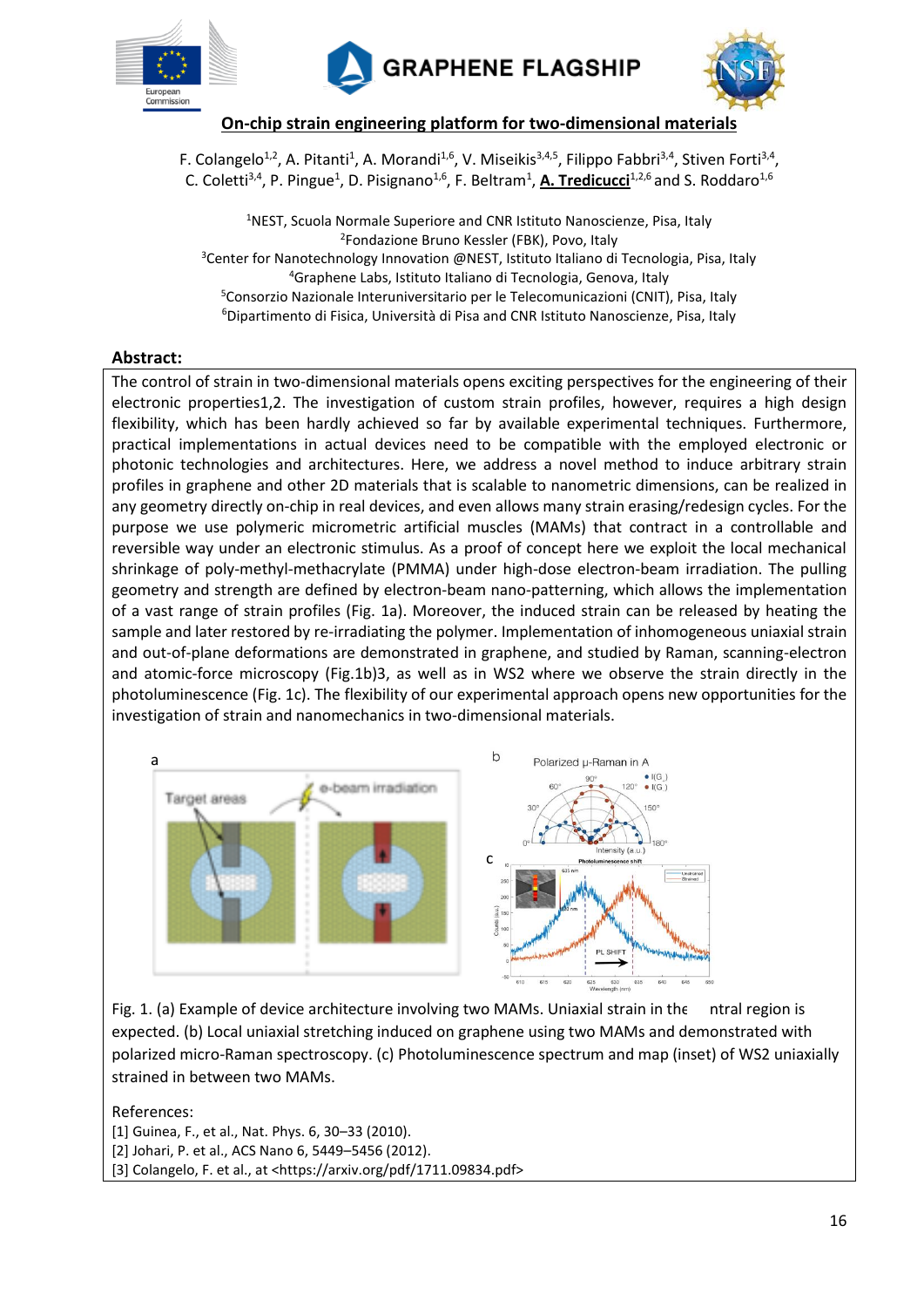





## **Two-dimensional Materials for Vertical Heterostructures**

**Eric M. Vogel<sup>1</sup>**, Christopher J. Perini<sup>1</sup>, Philip M. Campbell<sup>1</sup>, Michael J. Muller<sup>1</sup>, William J. Ready<sup>2</sup> and Brent K. Wagner<sup>2</sup>

> <sup>1</sup>Georgia Institute of Technology, Atlanta, GA 30332 <sup>2</sup>Georgia Tech Research Institute, Atlanta, GA 30332

#### **Abstract:**

Vertical heterostructures have received significant attention recently due to their potential device application including memory select, resonant tunnelling devices, and steep-subthreshold transistors. Twodimensional materials such as transition metal dichalcogenides (TMDs) offer several unique advantages: they are ideal quantum wells with no additional sub-bands; the lack of covalent bonding between layers allows for stacking of monolayers with a wider variety of properties and can potentially lead to monolayer thickness control and improved reproducibility; and devices fabricated with two-dimensional materials can potentially be synthesized on or transferred to arbitrary substrates. In this work, the opportunities and challenges associated with two-dimensional material heterostructure devices are described using simulation and experiment.

The current-voltage characteristics of TMD heterostructures have been simulated using an energy-space formulation of the Bardeen Transfer Hamiltonian [1-3]. Like-band tunnelling (conduction to conduction, valence to valence) will be shown to potentially result in negative differential resistance with theoretical peak-to-valley ratio exceeding that of conventional III-V heterostructures. Opposite band tunnelling (valence to conduction) will be shown to potentially result in steep-subthreshold behaviour. The impact of materials properties, band structure and non-idealities such as defects will be shown. Even for the case of highly defective TMDs, the results show that Schottky barrier limited injection can result in current-voltage characteristics suitable for memory select applications.

While synthesis methods have been developed for large-area uniform TMDs (MoS2, WSe2) [4-5], many of these techniques require synthesis temperatures of 800°C or higher to enable low defect density. As a result of this thermal budget, direct synthesis on substrates of interest (e.g. the interconnect levels of a CMOS process) is not possible. Furthermore, intermixing of synthesized heterostructures can occur at these temperatures. Low-temperature, plasma assisted, cyclic synthesis of TMDs will be described including the impact of key process parameters on resulting structure and the characterization of associated devices [6- 7].

#### Acknowledgments:

The project or effort depicted is partially sponsored by the Department of the Defense, Defense Threat Reduction Agency under contract HDTRA1-16-1-0032. Funding from and collaboration with MKS, Inc. is also acknowledged.

References:

[1] P. Campbell, J. K. Smith, W. J. Ready, and E. M. Vogel, IEEE Transactions on Electron Devices 64, 2714-2720 (2017)

[2] P. M. Campbell, A. Tarasov, C. A Joiner, MW. J. Ready, E. M. Vogel, Journal of Applied Physics 119, 024503276 (2016)

[3] P. Campbell, A. Tarasov, C. Joiner, W. J. Ready, and E. M. Vogel, *ACS Nano* **9**, 5000 (2015).

[4] P. M. Campbell, A. Tarasov, C. A Joiner, M.-Y. Tsai, G. Pavlidis, S. Graham, W. J. Ready, E. M. Vogel, Nanoscale 8, 2268 (2016)

[5] A. Tarasov, P. M. Campbell, M. Y. Tsai, Z. R. Hesabi, J. Feirer, S. Graham, W. J. Ready, and E. M. Vogel, Advanced Functional Materials 24, 6389 (2014)

[6] P. M Campbell, C. J Perini, J. Chiu, A. Gupta, H. S Ray, H. Chen, K. Wenzel, E. Snyder, B. K. Wagner, J. Ready, E. M. Vogel, 2D Materials 5, 015005 (2017)

[7] C. J. Perini, M. J. Muller, B. K. Wagner, and E. M. Vogel, J. Vac. Sci. Technol. B 36, 031201 (2018)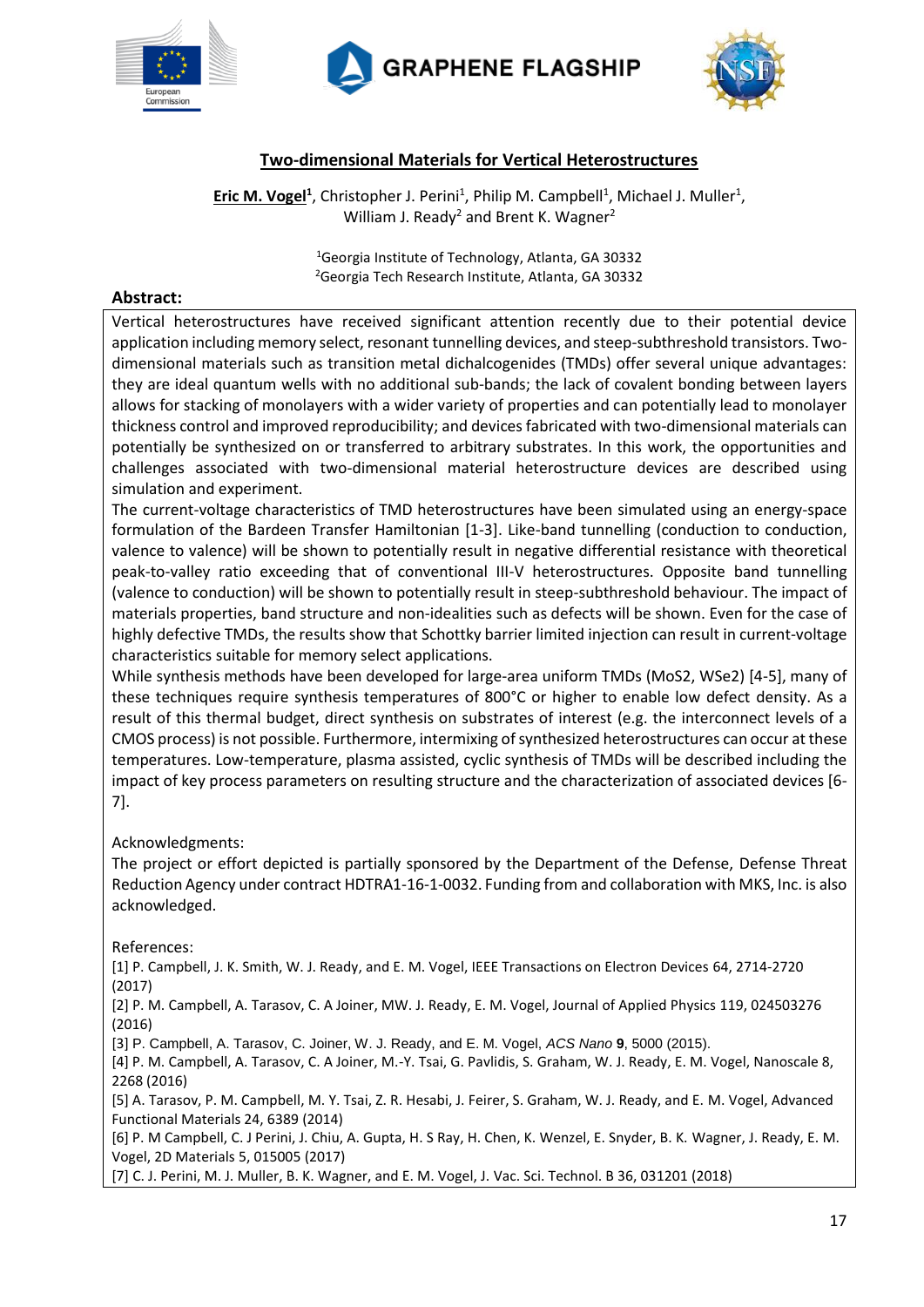





**Contact Interfaces and Transition Metal Dichalcogenides**

Christopher M. Smyth, Lee A. Walsh, Pavel Bolshakov, Massimo Catalano, Rafik Addou, Luhua Wang, Jiyoung Kim, Moon J. Kim, Chadwin D. Young, Christopher L. Hinkle and **Robert M. Wallace**

The University of Texas at Dallas, Dept. of Materials Science and Engineering, Richardson, Texas 75080, USA

#### **Abstract:**

Contacts to transition metal dichalcogenides (TMDs) present several challenges in the context of realizing optimum device performance. [1-3] In the case of traditional metal contacts, the TMD surface preparation method and the resultant condition plays a prominent role. [4] Recently, the impact of the deposition ambient on contact resistance [5,6] and the associated metal/TMD interfacial chemistry has been explored. [7-10] It is found that deposition under conditions where the residual gas pressure is controlled to minimize spurious surface reactions (viz. ultrahigh vacuum (UHV): Pdep ≤ 10-8 mbar) can result in a lower contact resistance for some metal/TMD systems. Comparing in-situ and ex-situ deposition in conjunction with surface/interface analysis of such interfaces reveals substantial differences in the interfacial chemical properties relative to contacts deposited under HV (Pdep ≤ 10-6 mbar) conditions more typical in device fabrication. These properties can be correlated to the interfacial band alignment and associated barriers. We will present our studies of the surface preparation and interfacial analysis of contact metals with WSe2 where substantial differences in the interfacial chemistry are noted depending upon the deposition vacuum conditions and subsequent anneals (vacuum vs. forming gas), resulting in improved contact resistance and transport.

This work is sponsored in part NSF Award No. 1407765 under the US/Ireland UNITE collaboration. LAW also acknowledges funding in part from the European Union's Horizon 2020 research and innovation program under the Marie Skłodowska-Curie grant agreement No 713567 and a research grant from Science Foundation Ireland (SFI) under Grant Number SFI/12/RC/2278.



Fig. 1. Impact of post-metal anneals on Fermi level control, transport and the associated interfaces for Pd/WSe2 ohmic hole contacts. After [11].

#### References:

[1] H. Schmidt, F. Giustiniano, G. Eda, Chem. Soc. Rev. 44, 7715 (2015).

[2] A. Allain, J. Kang, K. Banerjee, A. Kis, Nat. Mat. 14, 1195 (2015).

[3] J. Appenzeller, et al., Transition Metal Dichalcogenide Schottky Barrier Transistors A Device Analysis and Material Comparison, in 2D Materials for Nanoelectronics, M. Houssa, A. Dimoulas, A. Molle, Eds.,pp. 207-240, Taylor and Francis Group. LLC, (2016).

[4] S. McDonnell and R.M. Wallace, Thin Sol. Films 616, 482 (2016).

[5] C.D. English, et al., IEEE Dev. Res. Conf. Abs. 194 (2014).

[6] C.D. English, et al., Nano Lett. 16 (3824) 3820 (2016); Nano Lett. 17, 2739 (2017).

[7] S. McDonnell, et al., ACS Appl. Mat. Interfaces, 8 (12), 8289-8294 (2016).

[8] C.M. Smyth, et al., J. Phys. Chem. C, 120 (27), 14719 (2016).

[9] C.M. Smyth, et al., 2D Materials, 4 025284 (2017).

[10] A.C. Domask, et al., J. Electronic Mat. 44 (11) 4065 (2015).

[11] C.M.Smyth, et al, ACS Appl. Nano Mat., in press (2018).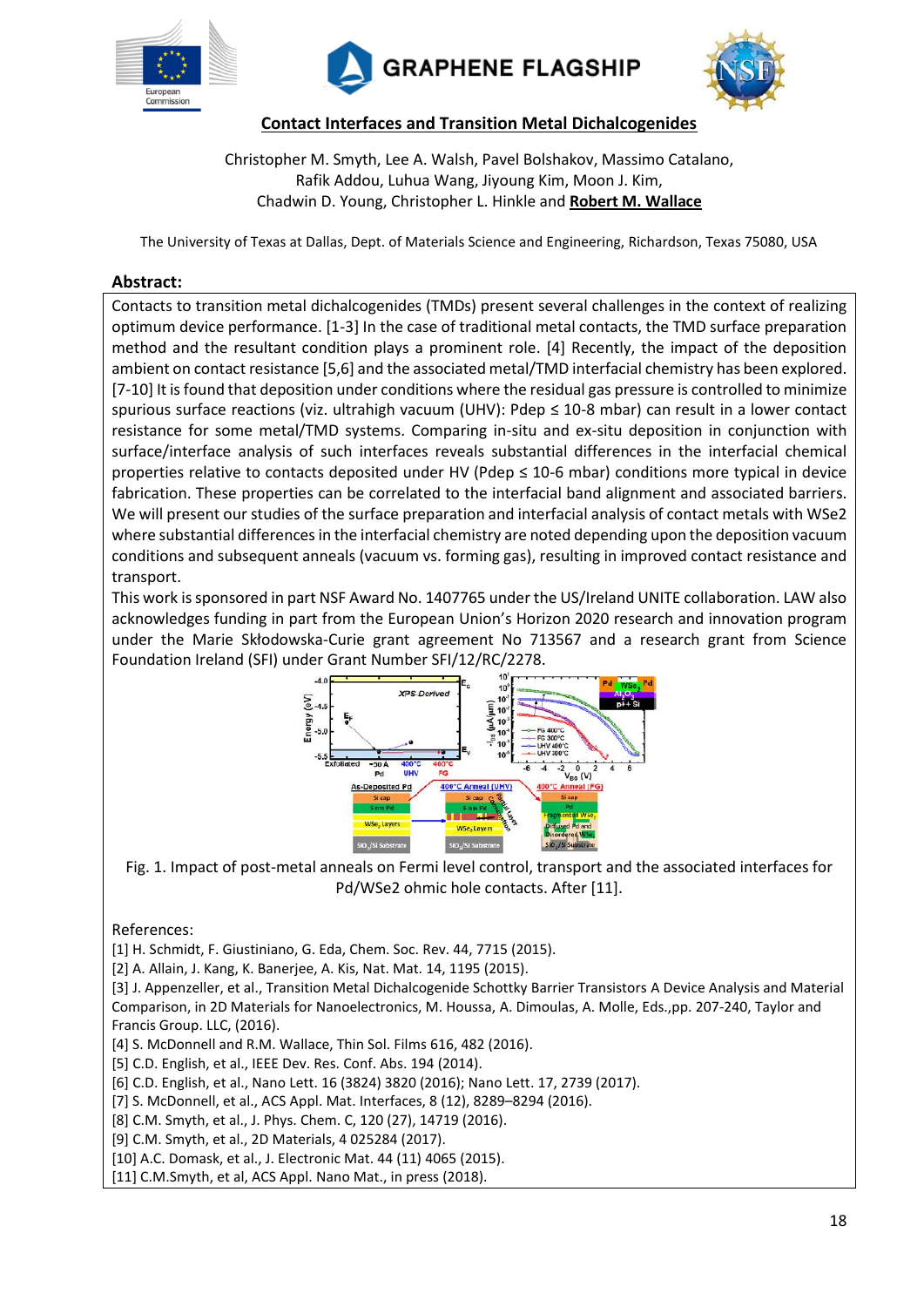





#### **1D van der Waals Nanomaterials: Selenium and Tellurium**

#### **Peide D. Ye**

Purdue University, 1205 West State Street, West Lafayette, U.S.A.

#### **Abstract:**

Selenium and Tellurium are two special elemental materials which are 1D helical atomic structures and formed by van der Waals force between helical atomic chains. In this talk, we will report on the fundamental studies of these two new nano-materials at atomic scale in terms of their electrical, optical, thermal and mechanical properties. [1,2] The helical atomic structure offers strong anisotropic properties of these 1D van der Waals materials. The band-structures of the materials themselves also offer some excellent materials properties such as highest Seebeck coefficient for selenium and high carrier mobility of 700 cm2/Vs for tellurium with demonstrated field-effect transistor drain current exceeding 1 A/mm. [3] The work is in close collaborations with Prof. Wenzhuo Wu at Purdue University.

References:

[1] Y. Du et al., Nano Letters, 17 (2017) 3965 [2] K.-K. Qin et al., ACS Nano, 11 (2017) 10222 [3] Y. Wang et al., Nature Electronics, 1 (2018) 228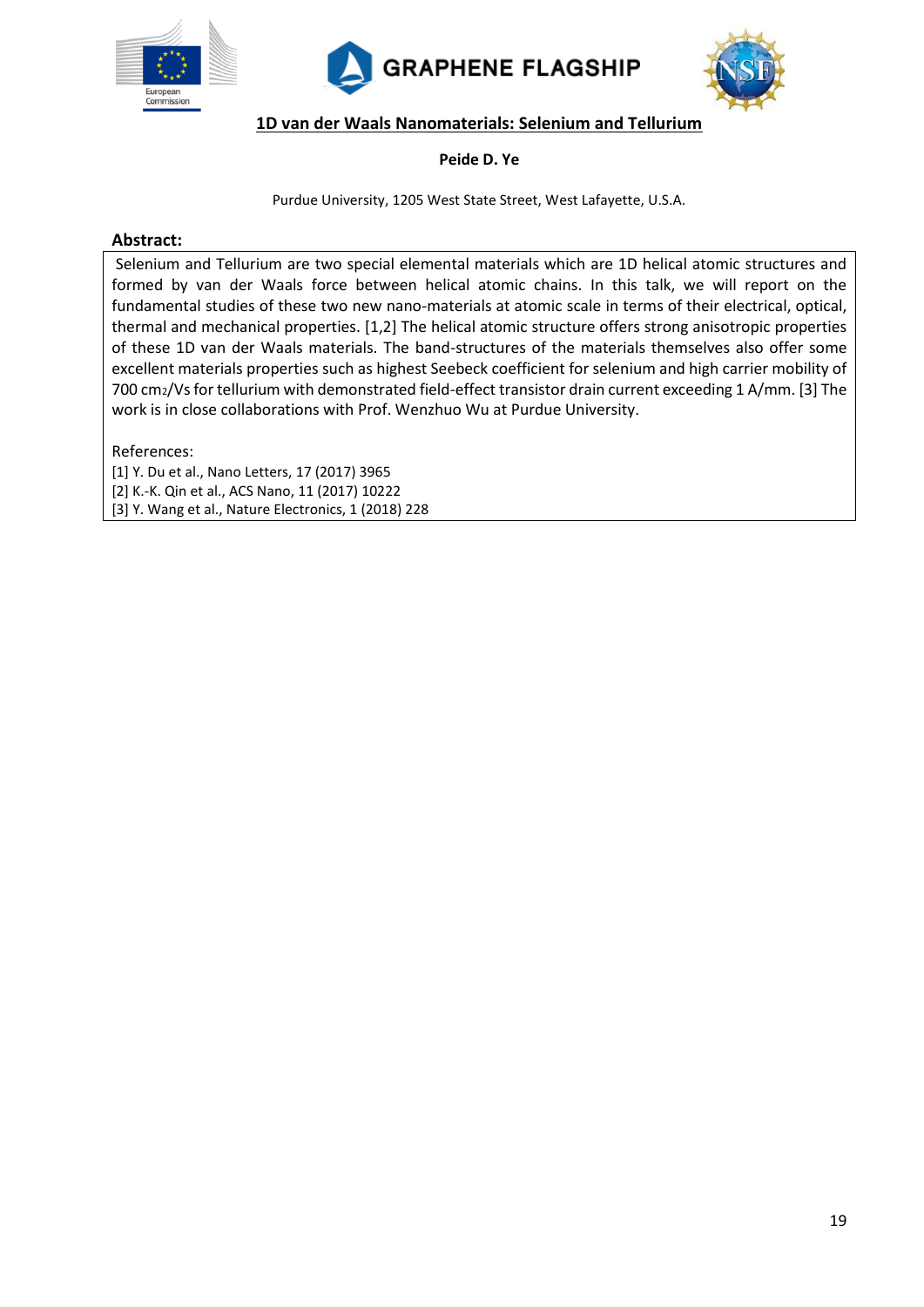





**Wafer-scale Fabrication of MoS2 and PtSe2 MOSFETs**

#### **James C. M. Hwang**

Lehigh University, Bethlehem, PA 18015, USA

#### **Abstract:**

To date, most 2D devices were individually crafted by e-beam lithography on flakes exfoliated from bulk crystals, making them unsuitable for practical applications. To overcome the challenge, the back-end-ofline (BEOL) process of a state-of-the-art BiCMOS foundry was used to batch-process thousands of individually probable RF MOSFETs on each chip of a 200-mm Si wafer. The BEOL process allowed not only submicron gate to be buried flat in the field oxide, but also high-quality gate oxide to be deposited before it is coated with MoS2 or PtSe2. The wafer-scale fabrication resulted in uniform device characteristics with nearly 100% yield.

The wafer-scale fabrication started with the transfer of a 25 mm × 15 mm sheet of monolayer MoS2 grown by chemical vapor deposition (CVD) on SiO2-coated Si at 760 °C [1]. Large-scale study of thousands of the resulting MOSFETs showed that the yield was mainly impacted by the poor adhesion of the transferred MoS2 during wet etching of the Al2O3 gate oxide. This shows the limitation of transferred 2D materials, whether tiny flakes or large sheets.

Since MoS2 could not be grown below 450 °C, the thermal budget of typical BEOL processes, spin coating of liquid-exfoliated MoS2 was subsequently used in wafer-scale fabrication [2]. Thisresulted in nearly 100% yield for the MOSFETs, and their cut-off frequencies were found to be on the order of 100 MHz for the first time for liquid-exfoliated MoS2. This shows the potential of liquid-exfoliated MoS2, despite being inferior to bulk or CVD MoS2.

To further improve the MOSFET performance, thinner channel should be used. However, spin-coated MoS2 cannot be thinner than 10 nm without becoming discontinuous. Therefore, after spin coating, the channel between the source and drain contacts was selectively etched [3]. The channel recess was found to improve the current on/off ratio by three orders of magnitude without impacting the contact resistance. However, the contact resistance, on the order of 1000 Ω⋅μm, was still too high for practical applications, which is a common problem for most 2D materials.

To further reduce the contact resistance, channel recess was used on PtSe2 directly selenized at 400 °C from sputtered Pt [4]. Taking advantage of thickness-dependent transition, PtSe2 was kept thick (semimetallic) under the source and drain but made thin (semiconducting) under the gate. This resulted in less than 100 Ω∙μm contact resistance with shorter than 0.1 μm transfer length, without impacting the on/off ratio. Note that when the gate length (critical dimension) of a MOSFET is scaled down, its channel thickness, contact resistance, and contact length need to be scaled as well. The wafer-scale fabrication resulted in uniform device characteristics, so that average vs. best results were reported, as well as RF vs. DC characteristics. For example, for MOSFETs fabricated on 12-nm-thick PtSe2, the contact resistance was 80 ± 3 Ω∙μm, the forward-current cut-off frequency was 42 ± 5 MHz, and the maximum frequency of oscillation was 180  $\pm$  30 MHz. These results confirmed the application potential of PtSe2 for future generation thin-film transistors.

The above examples proved the feasibility of 2D materials for wafer-scale fabrication, so that they can be used in thin-film transistors in the near term and ultra-thin-body high-speed transistors in the long run.

I am very grateful to the collaboration of L. Li, X. Luo, A. Madjar, R. J. Marstell, N. C. Strandwitz, and K. Xiong of Lehigh University, USA, X. Duan, Y. Huang, and Z. Lin of University of California, USA, H. Kim, Y. H. Lee, and J.-H. Park of Sungkyunkwan University, Korea, G. S. Duesberg, J. B. McManus, and N. McEvoy of Trinity College Dublin, Ireland, and A. Göritz, M. Kaynak, M. Wietstruck, and C. Wipf of IHP Microelectronics, Germany. The US scientists were supported in part by the Office of Naval Research under Grant N00014- 14-1-0653, the Air Force Office of Scientific Research under Grant FA9550-16-1-0475, and the National Science Foundation (NSF) under EFRI 2-DARE Grant 1433459. This work was performed in part at the Cornell NanoScale Facility, a member of the National Nanotechnology Coordinated Infrastructure, which is supported by NSF under Grant ECCS-1542081.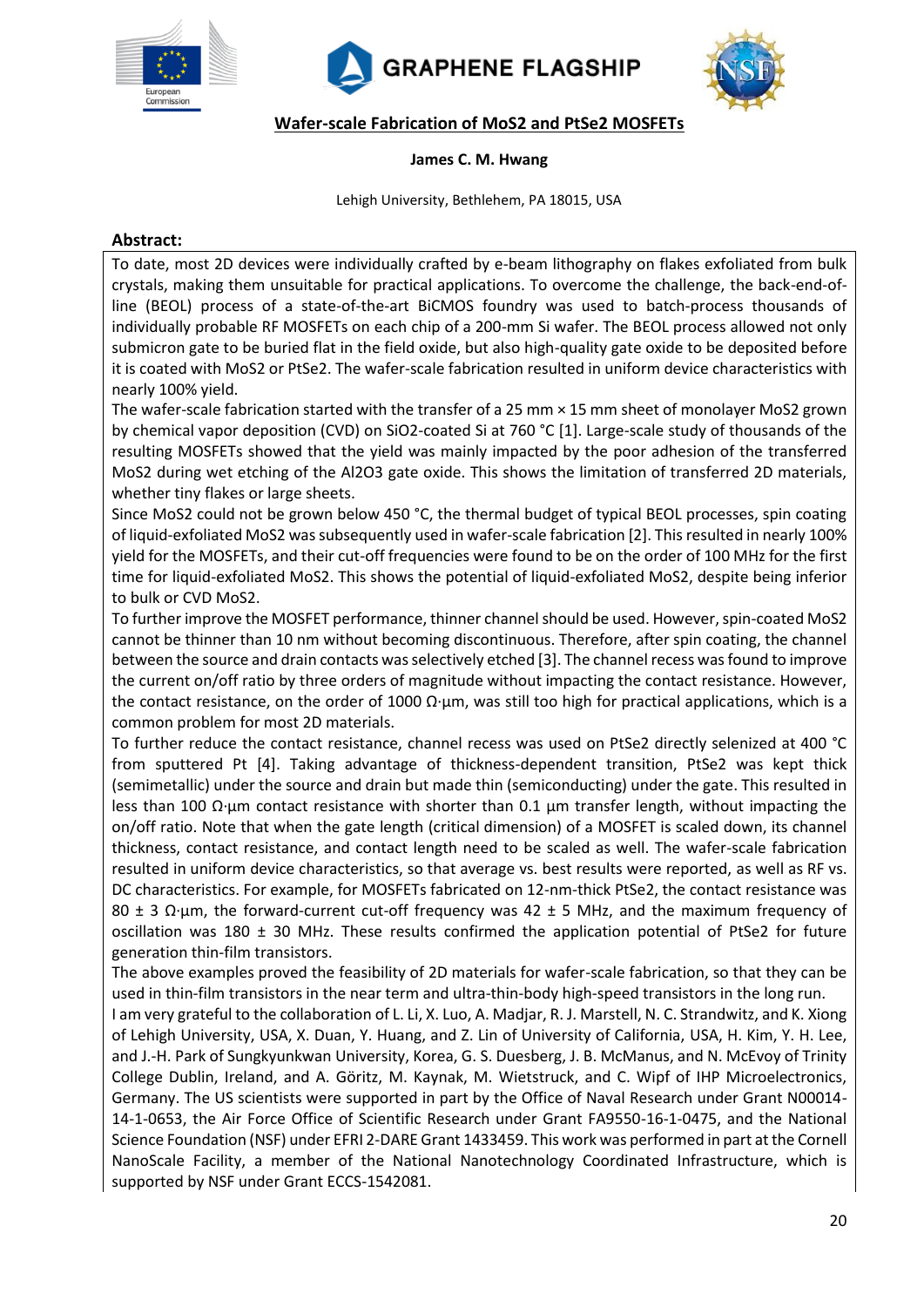





References:

[1] K. Xiong et al., J. Phys. D: Appl. Phys., vol. 51, pp. 1−6, (2018)

[2] K. Xiong et al., European Microwave Conf. (EuMC), Madrid, Spain, pp. 1−4, (2018)

[3] K. Xiong et al., IEEE Electron Device Lett., submitted for publication.

[4] L. Li et al., IEEE Trans. Electron Devices, submitted for publication.